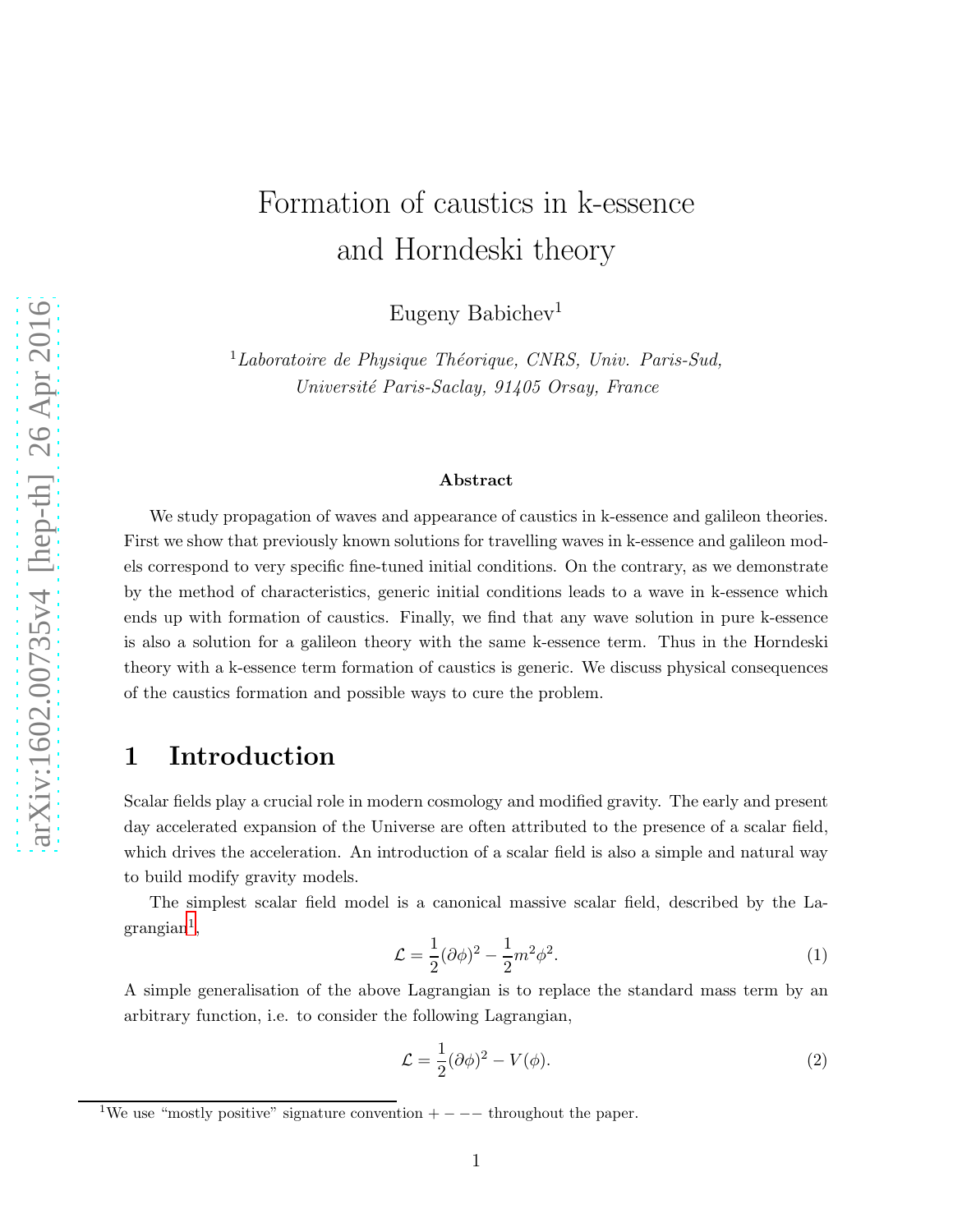This type of Lagrangian has been popular in the literature for some time by the name quintessence as a model to explain Dark energy [\[1\]](#page-15-0).

A further generalization of the scalar field Lagrangian leads to so-called k-essence models, whose Lagrangian is an arbitrary function of the standard kinetic term  $X \equiv \frac{1}{2}$  $\frac{1}{2}(\partial_{\mu}\phi\partial^{\mu}\phi)$  and the field itself,

<span id="page-1-2"></span>
$$
\mathcal{L} = \mathcal{L}(X, \phi) \tag{3}
$$

In the cosmological context this type of Lagrangian has been suggested in [\[2\]](#page-15-1) as an inflation model and in [\[3\]](#page-15-2) as a Dark energy model. The k-essence Lagrangian leads to second-order quasilinear equation of motion and no dangerous Ostrogradski ghost is present in the theory, since only up to second-order time derivatives are present in the equations of motion (see a relevant discussion, e.g. in [\[4\]](#page-15-3)).

The k-essence model is not the most general scalar field Lagrangian, leading to the second order equation of motion. In fact the most general Lagrangian, yielding second-order equations of motion (both in metric and the scalar field) are found by Horndeski in [\[5\]](#page-15-4) and then rediscovered later in other works [\[6,](#page-15-5) [7,](#page-15-6) [8\]](#page-15-7). The Horndeski Lagrangian contains, apart from the first derivatives, also the second derivatives of the scalar field, i.e. it has a form

$$
\mathcal{L} = H(\phi, X, \nabla \nabla \phi),\tag{4}
$$

where the precise expression for  $H$  is given later in the paper<sup>[2](#page-1-0)</sup>.

The k-essence model, and more generically — the Horndeski theory, has a peculiar property: the speed of propagation of the scalar field perturbations does not coincide with the speed of gravity. The reason is the non-linearity of the equations of motion. Indeed, for the canonical [\(1\)](#page-0-1) or the quintessence model [\(2\)](#page-0-2), the speed of propagation of perturbations coincides with the speed of gravity, because the equations of motion are linear. On the contrary, for the k-essence or the galileon, the kinetic matrix for perturbations depends on the background solution, and therefore in general the speed of propagation is not equal to 1. It should be noted that both sub- and super-liminal propagation of perturbations may exist, depending on the model and the background solution. As it was argued in [\[17,](#page-16-0) [18\]](#page-16-1), this does not necessarily lead to the acausality problem in k-essence. Similar arguments can be given for the galileon model [\[19\]](#page-16-2).

In [\[18\]](#page-16-1) it was noted that for any non-linear pure k-essence model,  $\mathcal{L} = \mathcal{L}(X)$ , there are always two separate plane wave solutions,

<span id="page-1-1"></span>
$$
\phi = f_1(t+x), \quad \phi = f_2(t-x), \tag{5}
$$

with  $f_1$  and  $f_2$  being arbitrary. This result has been obtained under the assumption that the metric is Minkowski and non-dynamical. Note that each of these solutions is also a solution for

<span id="page-1-0"></span><sup>2</sup> Note that although usually higher-order equations of motion mean the presence of the Ostrogradski ghost, as happens for example for a theory  $\mathcal{L} \sim (\Box \phi)^2$  (see [\[9\]](#page-15-8) for cosmological applications), there are theories beyond Horndeski, which do contain higher-order derivatives in the equations of motion, but nevertheless do not contain extra degrees of freedom [\[10,](#page-15-9) [11,](#page-15-10) [12,](#page-15-11) [13,](#page-15-12) [14\]](#page-15-13) (see also [\[15\]](#page-15-14) and [\[16\]](#page-15-15)).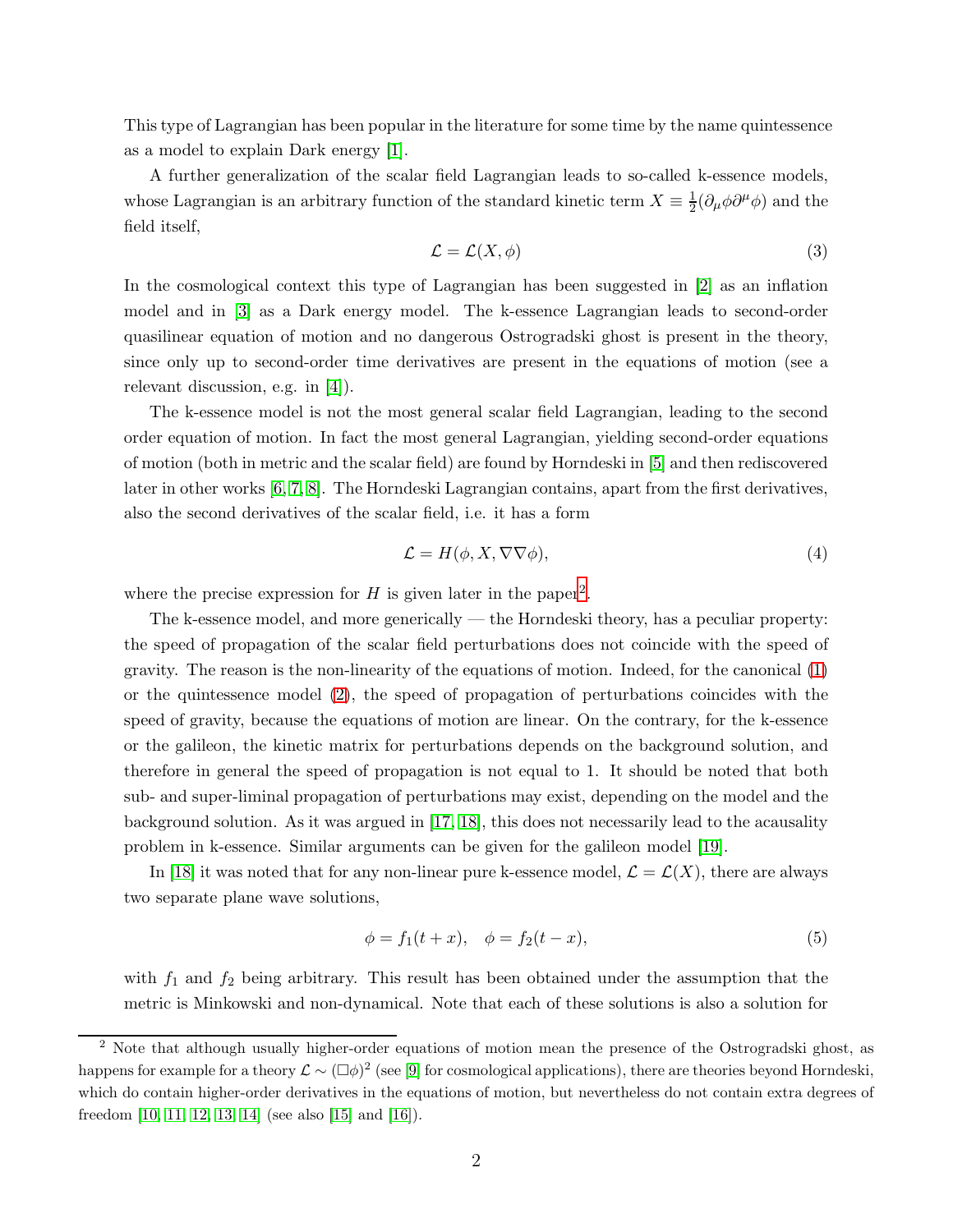the canonical scalar field  $\mathcal{L} = \frac{1}{2}$  $\frac{1}{2}(\partial \phi)^2$ , and moreover, the general solution in 1 + 1 dimensions for the canonical scalar field is the sum of  $f_1$  and  $f_2$ . Due to the non-linearity,  $f_1 + f_2$  is not a solution for k-essence in general.

A similar result holds also for the galileon field, as it has been shown in [\[20,](#page-16-3) [21\]](#page-16-4): a subclass of the galileon model supports travelling waves (on fixed Minkowski spacetime), i.e. solutions of the form [\(5\)](#page-1-1). This result has been later generalised to the case of the most general Horndeski theory with a dynamical metric [\[22\]](#page-16-5).

In this paper we study in detail propagation of waves in the the shift-symmetric k-essence and galileon models in  $1+1$  dimension spacetime. We first show that in the case of the kessence theory [\(3\)](#page-1-2), the travelling wave, Eq. [\(5\)](#page-1-1), is not a generic solution and it corresponds to very particular initial conditions. On the contrary, as we demonstrate by using the method of characteristics, a generic wave solution in k-essence does not keep its form when propagating and eventually leads to the formation of caustics<sup>[3](#page-2-0)</sup> Finally, any wave solution for the pure k-essence model  $\mathcal{L} = K(X)$  in 1+1 dimensional spacetime is also a solution for the shift-symmetric galileon model  $\mathcal{L} = K(X) + H(X, \nabla\nabla\phi)$ , where  $H(X, \nabla\nabla\phi)$  is the most general shift-symmetric Galileon Lagrangian containing second derivatives<sup>[4](#page-2-1)</sup>. We discuss the obtained results and outline open issues.

## 2 Dynamics in two dimensions and characteristics

A general action for a shift-symmetric scalar field k-essence reads,

<span id="page-2-2"></span>
$$
S_K = \int d^4x \sqrt{-g} \mathcal{L}(X),\tag{6}
$$

where  $X \equiv \frac{1}{2}$  $\frac{1}{2}(\partial_{\mu}\varphi\partial^{\mu}\varphi)$  is the canonical kinetic term of a scalar field. Eq. [\(6\)](#page-2-2) is invariant under the transformation  $\varphi \to \varphi + const$ , hence the name "shift-symmetric". The simplest example of the above k-essence action is the standard massless scalar field with  $\mathcal{L}(X) = X$ . In addition, through the main part of the paper we assume that the metric is flat and nondynamical, therefore the only dynamical variable in the theory is the scalar field. In this case the equations of motion for the scalar field is linear, while for a generic  $\mathcal{L}(X)$  the equations of motion is nonlinear. Variation of [\(6\)](#page-2-2) with respect to  $\varphi$  gives equation of motion (see e.g. Ref. [\[28,](#page-16-6) [18,](#page-16-1) [29\]](#page-16-7)),

<span id="page-2-3"></span>
$$
(\mathcal{L}_X g^{\mu\nu} + \mathcal{L}_{XX} \nabla^{\mu} \varphi \nabla^{\nu} \varphi) \nabla_{\mu} \nabla_{\nu} \varphi = 0, \tag{7}
$$

<span id="page-2-0"></span><sup>&</sup>lt;sup>3</sup>In [\[23\]](#page-16-8) it was shown that caustics are formed in a specific non-canonical scalar field model, the Born-Infeld field theory, due to the fact that there is a regime for which the Born-Infeld scalar field behaves as dust, see also [\[24\]](#page-16-9). Here, however, we show that the caustics is a generic feature for all k-essence models, independently of whether they behave as dust in some regime or not. Other theories, which are known to have the problem of caustics include ghost condensate [\[25\]](#page-16-10) and the Gauss-Bonnet theory [\[26\]](#page-16-11) (see discussion e.g. in [\[27\]](#page-16-12)).

<span id="page-2-1"></span><sup>&</sup>lt;sup>4</sup> With this requirement we exclude the k-essence term from  $H(X, \nabla \nabla \phi)$ , but allow all other shift-symmetric galileon terms. So that in the Lagrangian the k-essence term is presented solely by  $K(X)$ .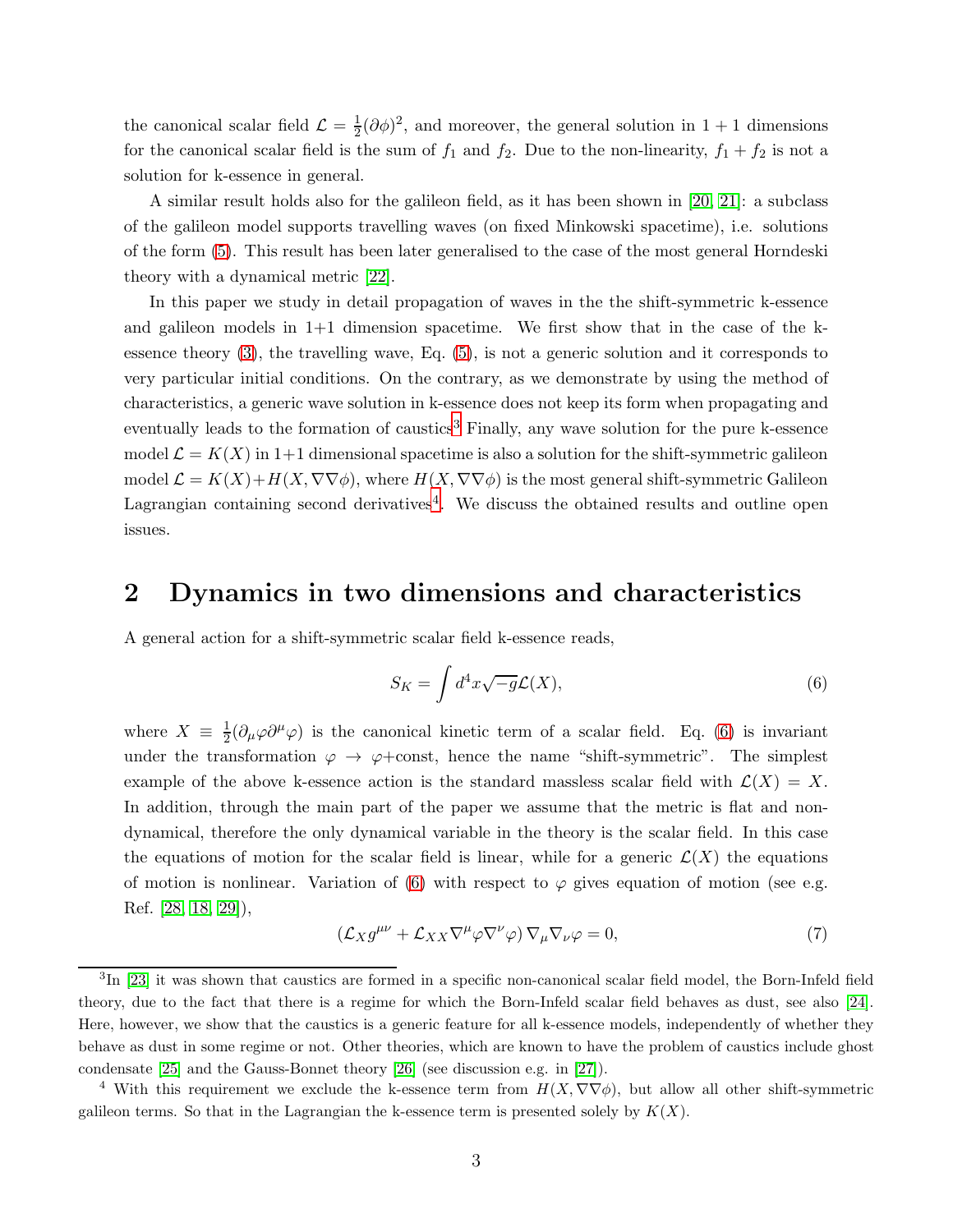where the subscript denotes the corresponding derivative, i.e.  $\mathcal{L}_X \equiv d\mathcal{L}/dX$ ,  $\mathcal{L}_{XX} \equiv d^2\mathcal{L}/(dX)^2$ .

To simplify the study, we restrict ourselves to the case of two-dimensional motion, i.e.  $\varphi$ is a function of the time coordinate t and one spatial coordinate x. Taking into account that the equation of motion [\(7\)](#page-2-3) does not depend on  $\varphi$  explicitly, it will be convenient to define the following variables,

<span id="page-3-0"></span>
$$
\tau = \dot{\phi}, \quad \chi = \phi', \tag{8}
$$

where dot denotes derivative with respect to time and prime is the derivative with respect to  $x$ . The consistency  $\frac{d}{dt}(\frac{d}{dx}\phi) = \frac{d}{dx}(\frac{d}{dt}\phi)$  requires the following relation to be hold,

<span id="page-3-1"></span>
$$
\tau' = \dot{\chi}.\tag{9}
$$

In terms of the new variables [\(8\)](#page-3-0) the kinetic term reads,  $X = \frac{1}{2}$  $\frac{1}{2}(\tau^2 - \chi^2)$ . Using [\(8\)](#page-3-0) and [\(9\)](#page-3-1), Eq. [\(7\)](#page-2-3) can be rewritten in the following form,

<span id="page-3-2"></span>
$$
A\dot{\tau} + 2B\tau' + C\chi' = 0,\tag{10}
$$

where we defined,

<span id="page-3-7"></span>
$$
A = \mathcal{L}_X + \tau^2 \mathcal{L}_{XX}, \quad B = -\tau \chi \mathcal{L}_{XX}, \quad C = -\mathcal{L}_X + \chi^2 \mathcal{L}_{XX}.
$$
 (11)

It is easy to see that in the case of the canonical scalar field,  $\mathcal{L} = X$ , the above equation takes the form  $\dot{\tau} - \chi' = 0$ , which by substitution of [\(8\)](#page-3-0) assumes the form of the wave equation  $\ddot{\varphi} - \varphi'' = 0$ . In general, however, the coefficients  $A, B, C$  are functions of  $\tau$  and  $\chi$ .

We will study  $(10)$  by the method of characteristics<sup>[5](#page-3-3)</sup>. First, let us consider an arbitrary smooth curve in the  $(x, t)$  plane, with a parameter  $\sigma$  along the curve. The derivatives of the coordinates t and x along the curve we denoted by  $t_{\sigma} \equiv dt/d\sigma$  and  $x_{\sigma} \equiv dx/d\sigma$ . Then we can easily compute the derivatives of  $\tau$  and  $\chi$  along the curve  $\sigma$  in terms of  $x_{\sigma}$  and  $t_{\sigma}$ ,

$$
\tau_{\sigma} = \dot{\tau}t_{\sigma} + \tau'x_{\sigma}, \chi_{\sigma} = \dot{\chi}t_{\sigma} + \chi'x_{\sigma}.
$$
\n(12)

<span id="page-3-4"></span>Using [\(12\)](#page-3-4) (and assuming non-zero  $t_{\sigma}$  and  $x_{\sigma}$  along the curve  $\sigma$ ) Eq. [\(10\)](#page-3-2) can be rewritten as follows,

<span id="page-3-5"></span>
$$
\frac{A}{t_{\sigma}}\tau_{\sigma} + \frac{C}{x_{\sigma}}\chi_{\sigma} - \frac{\tau'}{\xi} \left( A\xi^2 - 2B\xi + C \right) = 0, \tag{13}
$$

where we introduced the derivative along the curve  $\xi \equiv (dx/dt)_{\sigma} = x_{\sigma}/t_{\sigma}$ . Now, if the expression in the parentheses vanishes,

<span id="page-3-6"></span>
$$
A\xi^2 - 2B\xi + C = 0,\t(14)
$$

then Eq. [\(13\)](#page-3-5) becomes an ordinary (in general nonlinear) differential equation,

$$
(\xi A)d\tau + Cd\chi = 0,
$$

<span id="page-3-3"></span><sup>&</sup>lt;sup>5</sup>In this section we mostly follow the mathematical literature on quasilinear differential equations, see e.g. [\[30\]](#page-16-13) and [\[31\]](#page-16-14).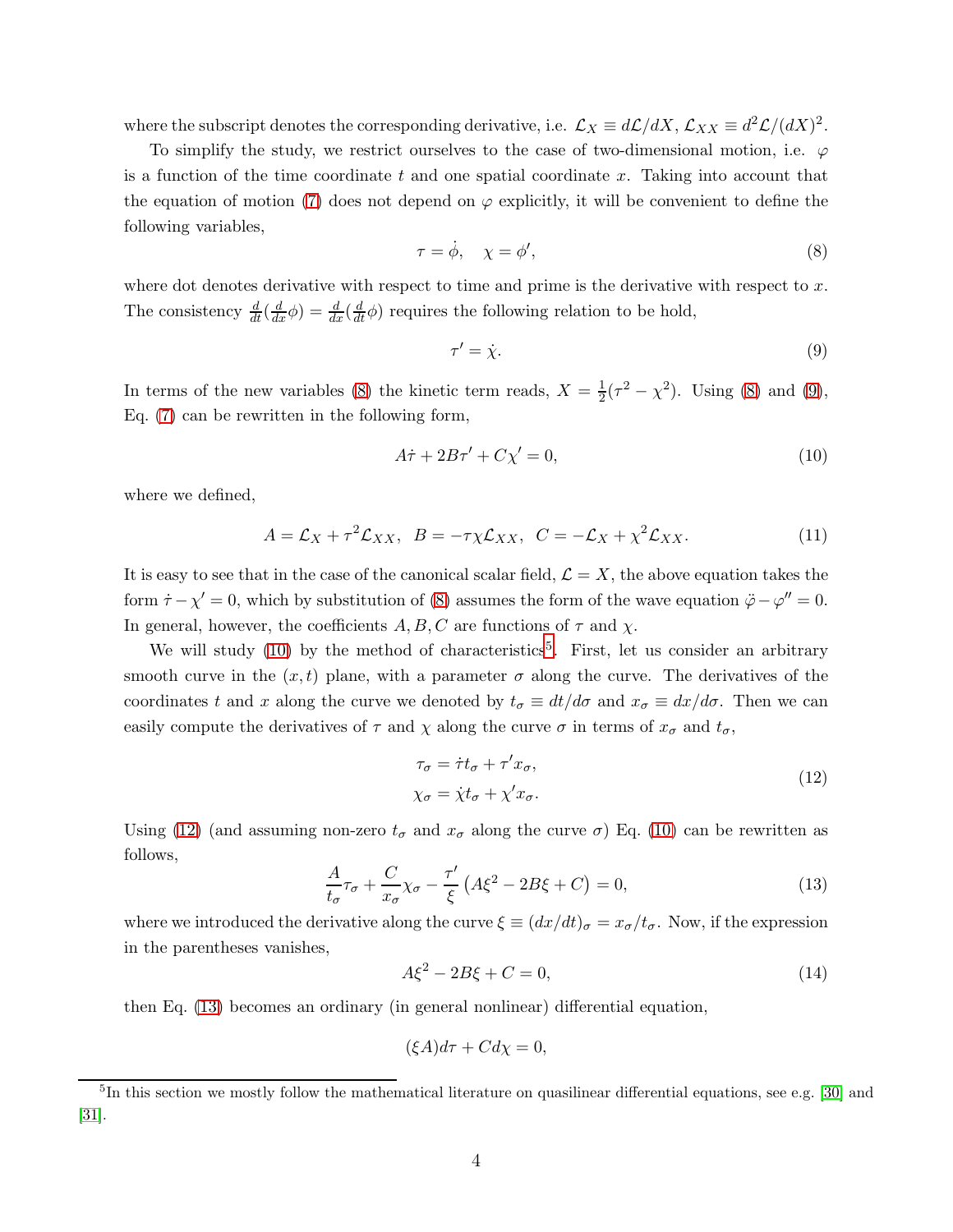which holds along the curve  $\sigma$ . Eq. [\(14\)](#page-3-6) is called the characteristic equation, and the solutions of the characteristic equations  $\xi$  are the characteristics. Physically, the characteristic curve describes the propagation of a signal, made of small perturbations, on top of a particular solution. Note that the signal speed does not coincide in general neither with the group velocity nor phase velocity, since the characteristic curve corresponds to the high-frequency limit  $\omega \to \infty$ . See a relevant discussion, e.g. in [\[18\]](#page-16-1). Provided that

$$
B^2 - AC > 0,
$$

which, by use of  $(11)$  reads,

<span id="page-4-0"></span>
$$
\mathcal{L}_X^2 + 2X\mathcal{L}_X\mathcal{L}_{XX} > 0\tag{15}
$$

the characteristic equation [\(14\)](#page-3-6) has two real roots  $\xi = \xi_{\pm}$ , giving two families of characteristics,

<span id="page-4-3"></span>
$$
\xi_{\pm} = \frac{-\tau \chi \mathcal{L}_{XX} \pm \sqrt{\mathcal{L}_X^2 + 2X \mathcal{L}_X \mathcal{L}_{XX}}}{\mathcal{L}_X + \tau^2 \mathcal{L}_{XX}}.
$$
\n(16)

Notice that the condition [\(15\)](#page-4-0) coincides with the hyperbolicity condition for the k-essence field, see e.g. Ref. [\[18\]](#page-16-1). When the expression in the square root is positive, i.e. the characteristic equation has two real roots, the equation is hyperbolic, while two complex roots correspond to an elliptic equation.

Thus, provided that the hyperbolicity condition [\(15\)](#page-4-0) is satisfied, the partial differential equation [\(10\)](#page-3-2) is now rewritten as a system of four ODEs on t,  $x, \tau$  and  $\chi$  as functions of two independent variables  $\sigma_+$  and  $\sigma_-,$ 

<span id="page-4-1"></span>
$$
\frac{dx}{d\sigma_+} = \xi_+ \frac{dt}{d\sigma_+}, \quad \frac{dx}{d\sigma_-} = \xi_- \frac{dt}{d\sigma_-},\tag{17}
$$

$$
(\xi + A) \frac{d\tau}{d\sigma_+} + C \frac{d\chi}{d\sigma_+} = 0, \quad (\xi - A) \frac{d\tau}{d\sigma_-} + C \frac{d\chi}{d\sigma_-} = 0,\tag{18}
$$

where  $\sigma_+$  and  $\sigma_-$  are parameters along the characteristics  $\xi_+$  and  $\xi_-$  correspondingly, Eq. [\(17\)](#page-4-1) is simply the definition of characteristics, and Eq. [\(18\)](#page-4-1) is [\(13\)](#page-3-5) with [\(14\)](#page-3-6) taken into account. It is still a complicated problem to analyse the system [\(17\)](#page-4-1) and [\(18\)](#page-4-1), but luckily, in our case of a shift-symmetric k-essence field, the problem is simplified. Indeed, note that the equations on  $\tau$ and  $\chi$ , i.e. Eq. [\(18\)](#page-4-1), decouple from the other two equations, Eq. [\(17\)](#page-4-1), since t and x do not enter Eq. [\(18\)](#page-4-1) explicitly. Such set of equations is called reducible system [\[30\]](#page-16-13).

Let us therefore focus on [\(18\)](#page-4-1) for the moment. By substituting the solution of  $\xi = \xi_{\pm}$  from  $(14)$  and definitions of A and C into Eq.  $(18)$ , we obtain,

<span id="page-4-2"></span>
$$
\left(\frac{d\tau}{d\chi}\right)_{\pm} = -\xi_{\mp}.\tag{19}
$$

As one can see from [\(19\)](#page-4-2), the characteristics  $\Gamma_{\pm} \equiv (d\tau/d\chi)_{\pm}$  in the  $(\tau, \chi)$  plane are connected to the characteristics  $\xi_{\pm}$  in the  $(t, x)$  plane in a particularly simple way,  $\Gamma_{+} = -\xi_{-}$  and  $\Gamma_{-} = -\xi_{+}$ . It is worth to note that in the canonical case,  $\mathcal{L} = X$ , the characteristics are the straight lines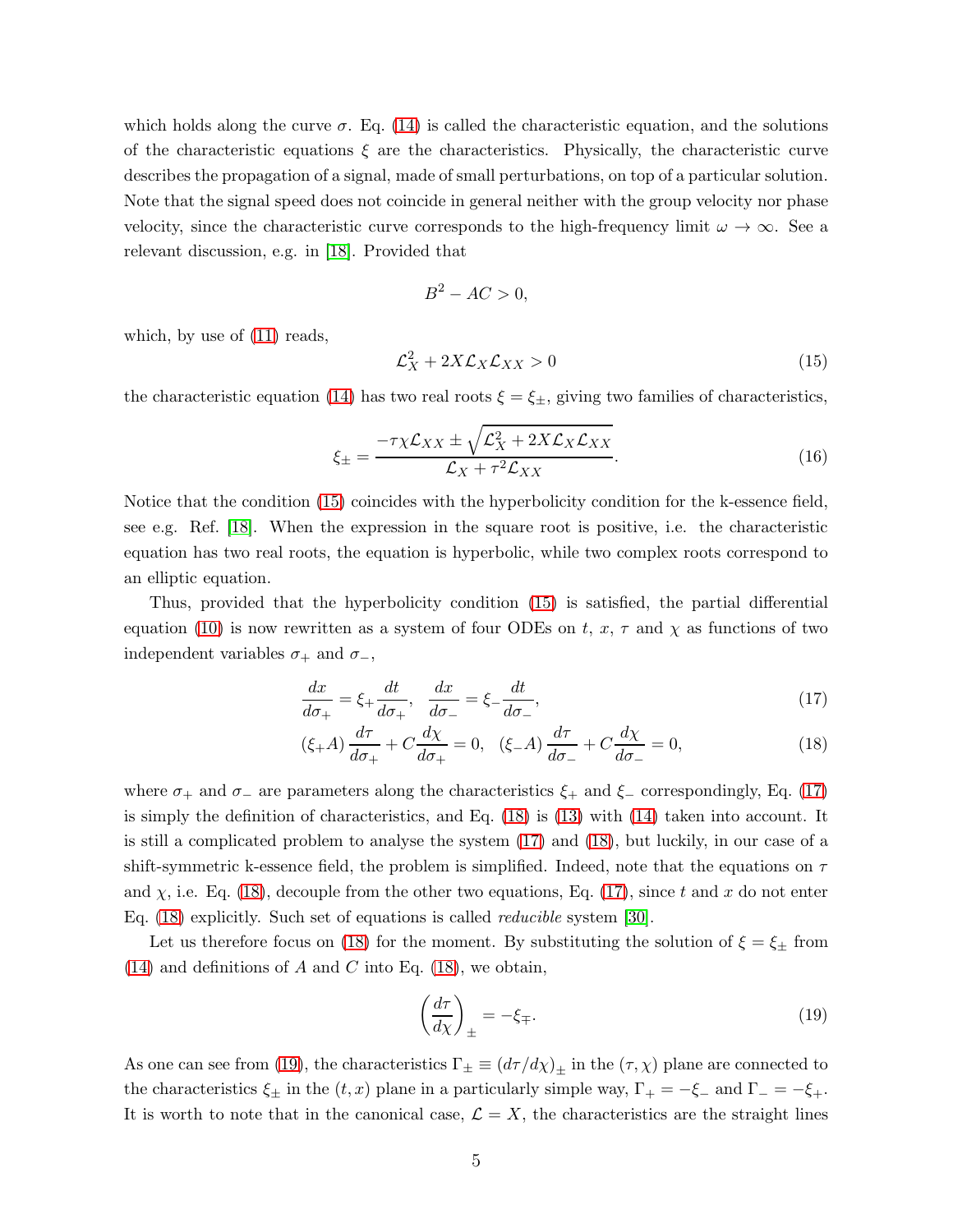$\xi_{\pm}^{\text{can}} = \pm 1$ , independently on the value of  $\chi$  and  $\tau$ , since the equation of motion is linear. On the contrary, in the non-canonical case, the characteristics depend on the solution. At this point it is convenient to introduce the following quantity,

<span id="page-5-0"></span>
$$
c_s^2 = \left(1 + 2X\frac{\mathcal{L}_{XX}}{\mathcal{L}_X}\right)^{-1}.\tag{20}
$$

Using [\(20\)](#page-5-0), Eq. [\(16\)](#page-4-3) can be simplified to,

<span id="page-5-1"></span>
$$
\xi_{+} = \frac{\tau c_s - \chi}{\tau - \chi c_s}, \ \xi_{-} = -\frac{\tau c_s + \chi}{\tau + \chi c_s}.
$$
 (21)

The quantity  $c_s$  has the meaning of the speed of propagation of small perturbations with respect to the background solution with timelike  $\partial_\mu \phi$ . Indeed, from [\(21\)](#page-5-1), for a background solution  $\chi = 0, \tau \neq 0$  (which, for example, corresponds to a homogeneous cosmological solution), we get  $\xi_{\pm} = \pm c_s$ . Similarly, for static solutions,  $\chi \neq 0$ ,  $\tau = 0$ , we obtain from [\(21\)](#page-5-1)  $\xi_{\pm} = \pm 1/c_s$ . In particular, for the linear theory,  $\mathcal{L}(X) = X$ , the sound speed is constant,  $c_s = 1$ , as it can be seen from [\(20\)](#page-5-0). It is also convenient to introduce the "velocity" of the k-essence as follows,

<span id="page-5-2"></span>
$$
v = -\frac{\chi}{\tau}.\tag{22}
$$

The minus sign in [\(22\)](#page-5-2) is due to the difference of the co- and contravariant components of a vector. With the notations [\(22\)](#page-5-2), Eq. [\(21\)](#page-5-1) becomes simply the standard expressions for relativistic addition of velocities. Using [\(22\)](#page-5-2), the characteristic equations [\(21\)](#page-5-1) can be integrated along each of the characteristics,

<span id="page-5-4"></span>
$$
h(X) + \ln\left(\frac{1+v}{1-v}\right) = C_1(\sigma_-), \ \ h(X) - \ln\left(\frac{1+v}{1-v}\right) = C_2(\sigma_+),\tag{23}
$$

where,

<span id="page-5-3"></span>
$$
h(X) = \int \frac{dX}{c_s X}.\tag{24}
$$

In the canonical case, Eq. [\(24\)](#page-5-3) can be easily integrated, and substituting the result in Eq. [\(23\)](#page-5-4), we obtain,

$$
\tau - \chi = \tilde{C}_1(\sigma_-), \quad \tau + \chi = \tilde{C}_2(\sigma_+), \tag{25}
$$

from which, with the identifications  $\sigma_{\pm} = t \pm x$ , the standard result of the linear theory follows,

$$
\phi(t, x) = \phi_1(t - x) + \phi_2(t + x).
$$
\n(26)

The characteristics for any solution are straight lines both in the real space time and the  $(\tau, \chi)$ plane, as it immediately follows from [\(21\)](#page-5-1),  $\Gamma_{\pm} = \mp 1$ . The characteristic curves are not straight lines in a generic k-essence. In particular, Fig. [1](#page-6-0) shows the characteristics for  $\mathcal{L}(X) = X + \frac{1}{2}X^2$ (left plot) and  $\mathcal{L}(X) = X - \frac{1}{2}X^2$  (right plot) models. The model  $\mathcal{L}(X) = X + \frac{1}{2}X^2$  corresponds to subluminal propagation of signals, as it can be inferred from [\(20\)](#page-5-0) or [\(21\)](#page-5-1). The grey regions in Fig. [1](#page-6-0) correspond to the values of  $(\tau, \chi)$ , where the equation of motion is not hyperbolic, for both models. In the blue region of the left panel of Fig. [1](#page-6-0) (the model  $\mathcal{L}(X) = X + \frac{1}{2}X^2$ ) the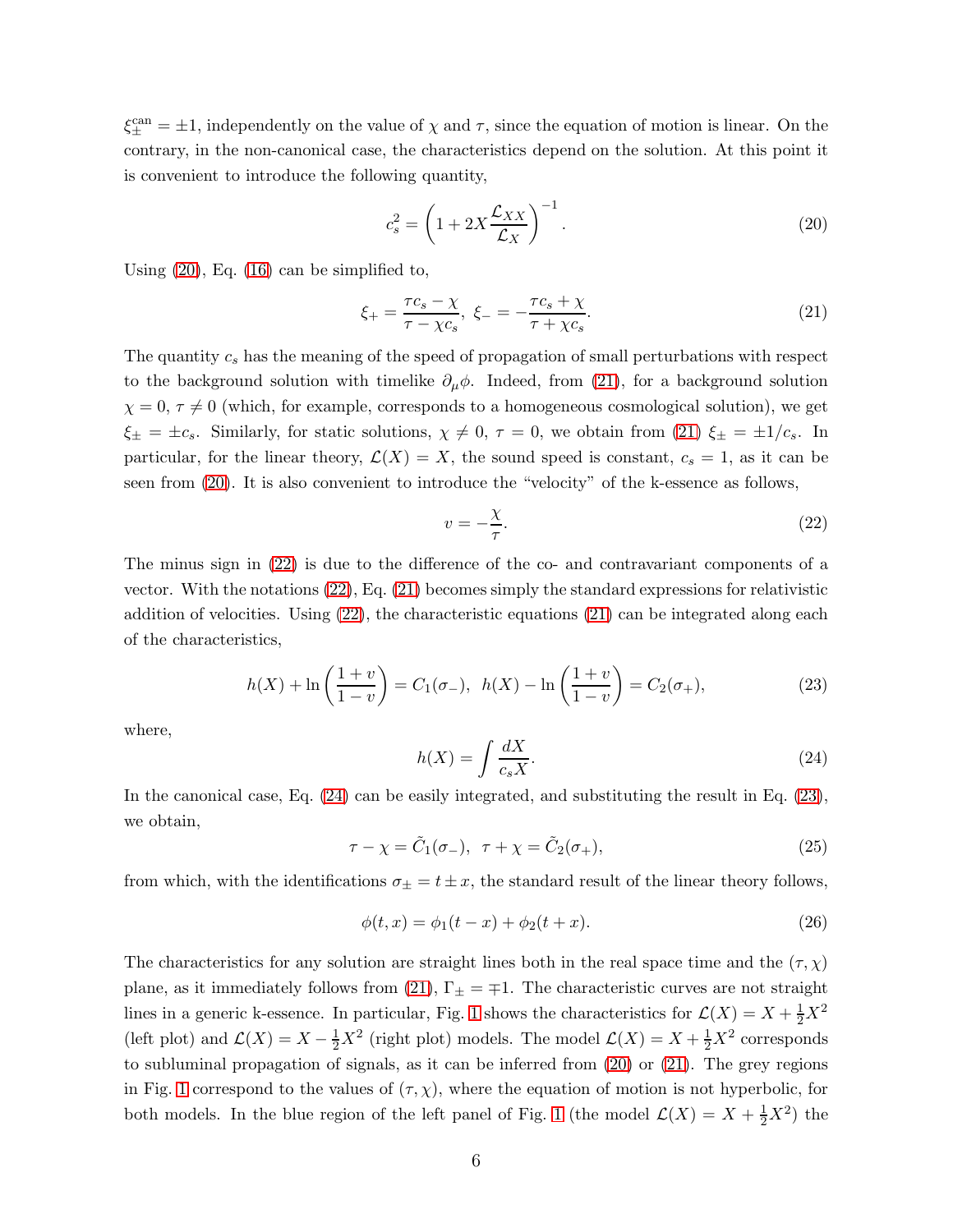

<span id="page-6-0"></span>Figure 1: Image of characteristics in  $(\tau, \chi)$  plane for the Lagrangian  $\mathcal{L}(X) = X + \frac{1}{2}X^2$ (left plot) and  $\mathcal{L}(X) = X - \frac{1}{2}X^2$  (right plot).

characteristics  $\xi_{\pm}$  has the same sign, that means the signals only travel in one direction. The borders of the blue region corresponds to the "acoustic" horizons: either a white or a black hole. The situation with the model  $\mathcal{L}(X) = X - \frac{1}{2}X^2$  is quite different: any signal motion is luminal or superluminal<sup>[6](#page-6-1)</sup>. The blue colour on the right panel of Fig. [1](#page-6-0) (the model  $\mathcal{L}(X) = X - \frac{1}{2}X^2$ ), however, covers the region where the propagation along one of the characteristics is *backwards* in time, in contrast to the model  $\mathcal{L}(X) = X + \frac{1}{2}X^2$ .

## <span id="page-6-2"></span>3 Waves in k-essence

The characteristic method is especially convenient in the case of wave propagation in k-essence. In this section we consider particularly simple case of wave solutions, the so called *simple* waves.

A simple wave is a solution  $\phi(t, x)$  of [\(7\)](#page-2-3), that the image of the solution in the  $(\tau, \chi)$  plane fully lies on one characteristic,  $\Gamma_+$  or  $\Gamma_-$ . A particular interesting physical situation when this happens is the following. In one region of spacetime  $(t, x)$  the solution is stationary, i.e.  $\dot{\phi}$ and  $\phi'$  are constants. The simplest case of stationary solution is  $\phi = \text{const}$ , whilst a slightly more complicated one is  $\phi = Ct$ , where C is some constant, the latter can be motivated by cosmological models involving a scalar field. Adjacent to this region, consider another region of spacetime  $(t, x)$ , where the solution is non stationary, i.e.  $\dot{\phi}$  and  $\phi'$  are not constants. This

<span id="page-6-1"></span> $6$ Superluminal propagation leads to interesting consequences, e.g. with the use of the k-essence signals it is possible to "look" inside the black hole horizon, see [\[33\]](#page-16-15).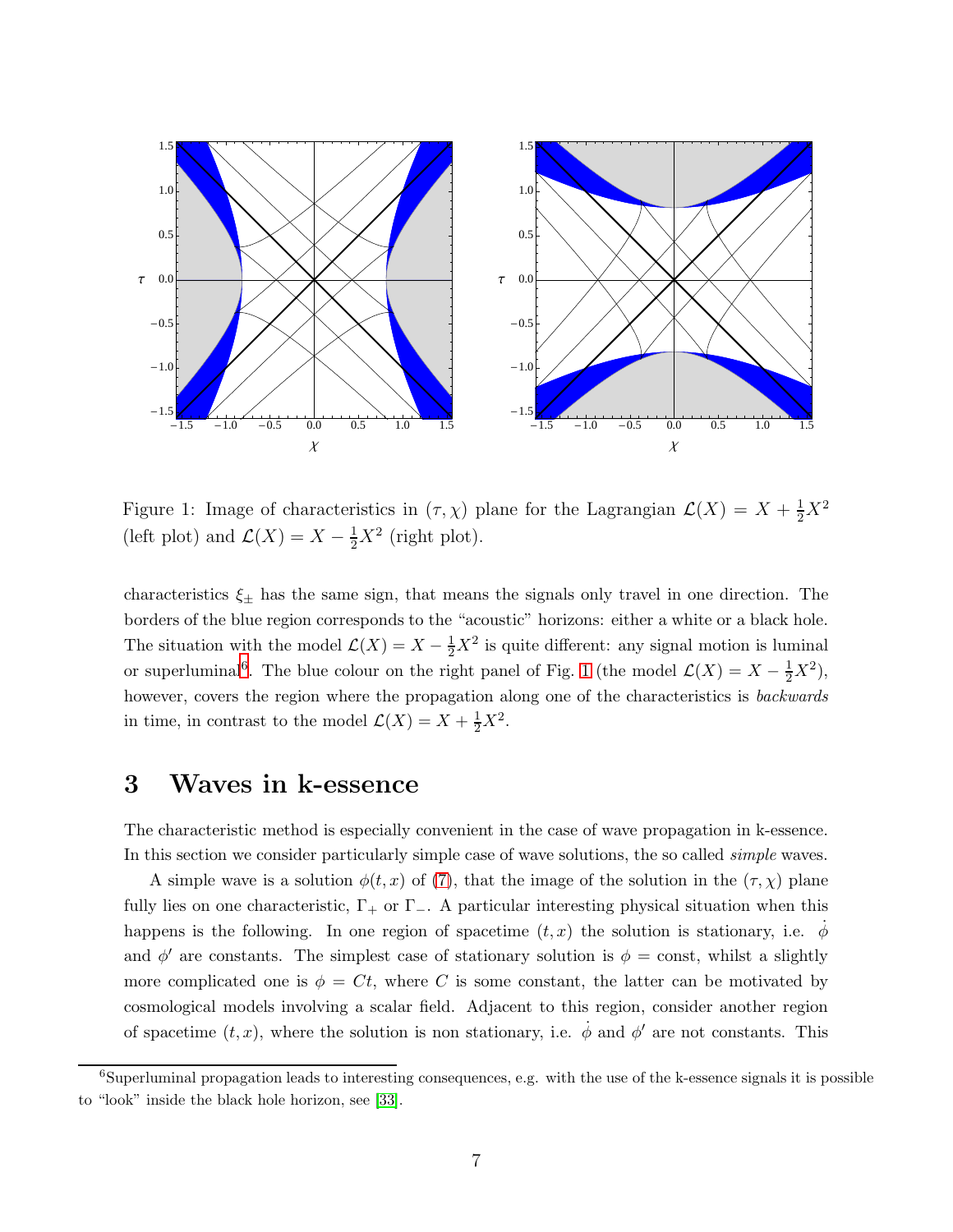non-stationary (non trivial) solution is a propagating wave. The fact that it is a simple wave can be shown as follows, see Fig. [2.](#page-8-0) The region with a stationary solution (while color in the right panel of Fig. [2\)](#page-8-0) is separated from the wave region (grey) by a characteristic line, in this case by  $\xi_{+}$ . The family of  $\xi_{-}$  characteristics fall in the same characteristic  $\Gamma_{-}$  in the  $(\tau, \chi)$  plane, left panel of Fig. [2.](#page-8-0) This property holds because the image of all  $\xi$ <sub>-</sub> characteristics in the stationary region is one point A in the  $(\tau, \chi)$  plane, since in the stationary region  $\tau$  and  $\chi$  are constants. At the same time, the image of any  $\xi_{+}$  characteristic is a dot in the  $(\tau, \chi)$  plane, e.g. A, B, C in Fig. [2.](#page-8-0) By continuity, the images of the characteristics  $\xi$  coincide in the wave region, the thick line in the left panel of Fig. [2,](#page-8-0) and therefore by definition such a solution is a simple wave. Below we consider wave propagation in k-essence in detail.

The characteristics  $\xi_{+}$  passing through the points A and A' in Fig. [2](#page-8-0) divide the propagating wave from the static (or stationary) state. The solution can have discontinuous second derivatives across these characteristics, and equations of motion are still well defined. This is in contrast to the case of formation of caustics we discuss below, when the first derivatives are also discontinuous at the point of caustics formation.

#### <span id="page-7-1"></span>3.1 Travelling wave

We first show that the solution found in [\[18\]](#page-16-1) for propagating k-essence waves fits a special case of a general simple wave. Notice that the characteristics  $\Gamma_{\pm}$  passing through  $\tau = \chi = 0$  in the  $(\tau, \chi)$  plane are straight lines,  $\Gamma_{\pm} = \pm 1$ . This can be immediately seen from [\(16\)](#page-4-3) by setting  $X = 0$  and  $\tau = \pm \chi$  for  $\xi_{\pm}$  correspondingly (remember also that  $\Gamma_{+} = -\xi_{-}$  and  $\Gamma_{-} = -\xi_{+}$ ). This is related to the Lorenz invariance of the considered theory. This property is crucial for the solutions found in Ref. [\[18\]](#page-16-1) to exist. Indeed, let us consider a wave, such that the image of its characteristics lies on  $\Gamma^0_-,$  passing through  $\tau = \chi = 0$  (we can also take  $\Gamma_+,$  of course, but for definiteness we concentrate on the case  $\Gamma_{-}$ ), the point  $\tilde{A}$  in Fig. [2.](#page-8-0) Since  $\Gamma_{-}^{0} = -1$ , we have,

$$
\tau + \chi = 0 \Leftrightarrow \dot{\phi} + \phi' = 0 \tag{27}
$$

which leads to the wave solution,

<span id="page-7-0"></span>
$$
\phi = \phi(t - x) \tag{28}
$$

This is exactly the solution presented in [\[18\]](#page-16-1). Clearly, the other travelling wave also exist,

<span id="page-7-2"></span>
$$
\phi = \phi(t+x). \tag{29}
$$

However a combination of the two is a solution only for the canonical scalar,  $\mathcal{L} = X$ , while for a nonlinear Lagrangian a sum of  $\phi(t-x)$  and  $\phi(t+x)$  is not a solution.

An interesting property of this travelling wave solution is that the  $\xi_{+}$  characteristics in  $(t, x)$ plane are straight lines with  $\xi_{+} = 1$  everywhere, due to the relation  $\Gamma_{-} = -\xi_{+}$ , see also Fig. [2.](#page-8-0) Note that in general  $\xi$  are not straight lines (except for the linear theory), since  $\xi = -\Gamma_+$ , and the value of  $\Gamma_+$  depends on the position in  $\Gamma_-^0$ . The fact that  $\xi_+ = 1$  everywhere means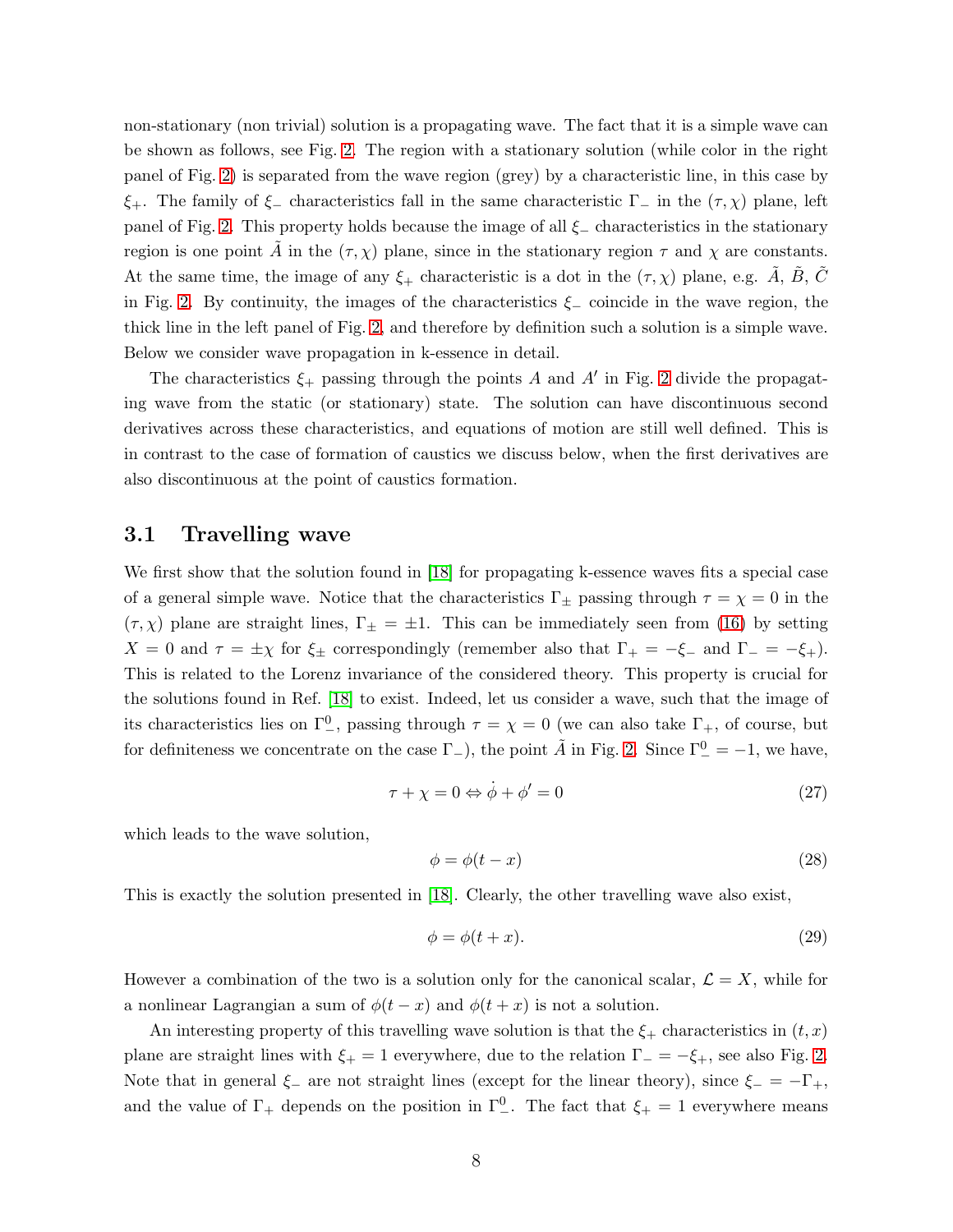

<span id="page-8-0"></span>Figure 2: The solution of a wave propagating in the right direction is shown for the model  $\mathcal{L}(X) = X + \frac{1}{2}X^2$ . This solution describes a "travelling wave", for which the shape of the wave does not change with time and no caustics form. On the left panel the travelling wave solution is shown in the  $(\tau, \chi)$  plane. The solution fully lies on the section  $\tilde{A}\tilde{C}$  of a singe characteristic  $\Gamma_-,$  which is a straight line. The same solution is shown on the right panel in the  $(t, x)$  plane. The right-directed characteristics  $\xi_{+}$  are straight and parallel lines, as a consequence of the straight characteristic  $\Gamma_-\$  in the  $(\tau, \chi)$  plane, on which the image of the wave solution lies. The characteristics  $\xi_{+}$  do not intersect each others. The  $\xi$ − characteristics are not straight, but any  $\xi$ − is obtained from another  $\xi$ − by a shift  $(t + const, x + const)$ , therefore they do not intersect each others either.

that the wave keeps its form while propagating (which is also clear from the form of the solution for the travelling wave [\(28\)](#page-7-0)). Another important consequence is that the speed of perturbations in the direction of wave propagation is constant and it equals to the speed of light,  $c_s = 1$ .

It is interesting to mention that for a theory  $\mathcal{L} = \mathcal{L}(\phi, X)$  in the case of initial data close to zero, one can formulate a criterion for the smooth solution to exist globally [\[28\]](#page-16-6). It happens that for pure k-essence, this condition is satisfied automatically. Assuming small  $X$ , travelling wave solutions may be considered as a particular class of such solutions. On the other hand, more general wave solutions, studied below in Sec. [3.2,](#page-9-0) do not have small  $X$  limit, thus the above condition is violated.

Note also that in a class of k-essence theories with explicit dependence on  $\phi$ ,  $\mathcal{L} = \mathcal{L}(\phi, X)$ , for which static soliton solutions can be constructed [\[34\]](#page-16-16), thanks to symmetry-breaking. In this case any boost of the found solution will formally give a "travelling wave", however, this type of solutions have a different physical origin.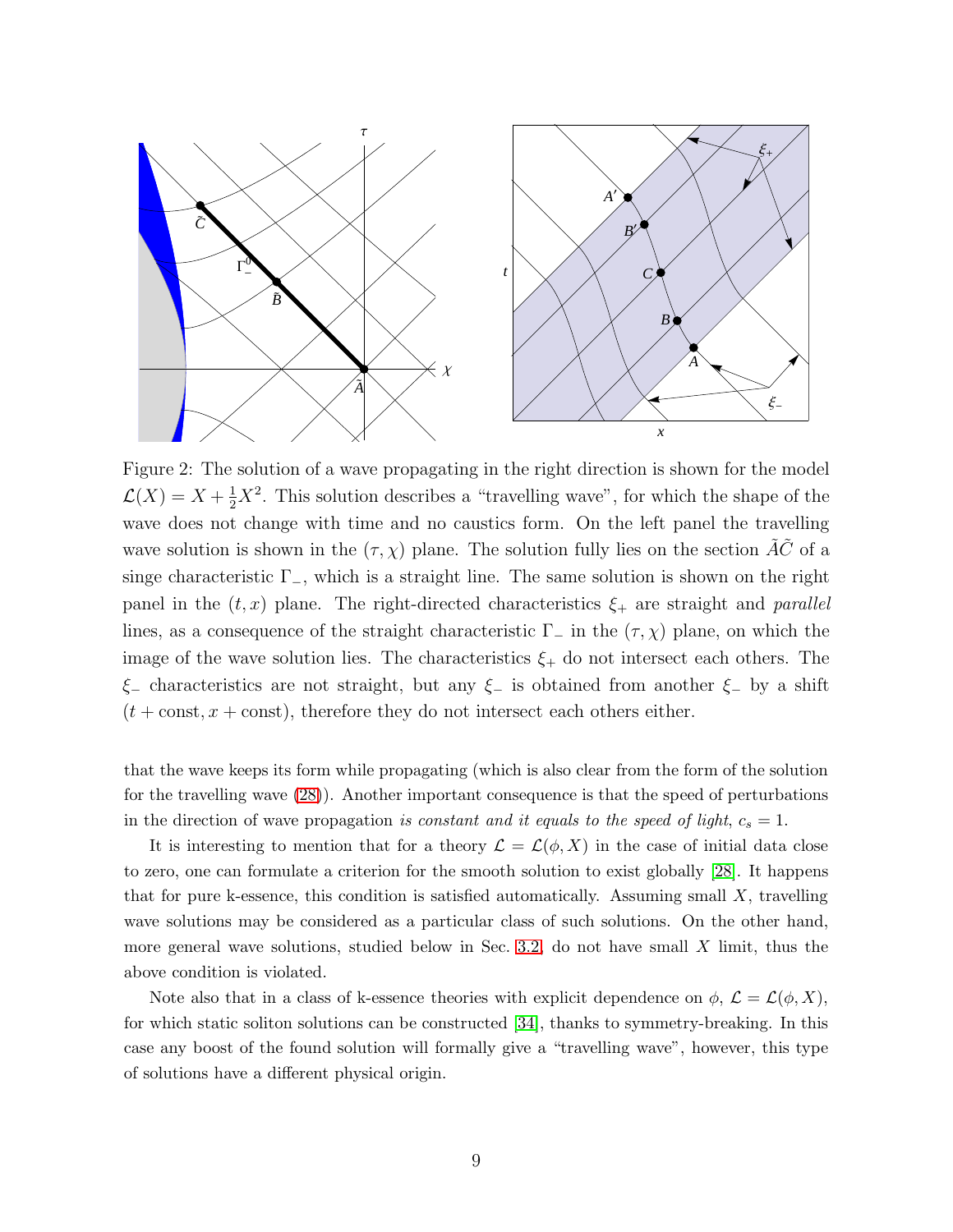

<span id="page-9-1"></span>Figure 3: The solution of a wave propagating in the right direction is shown for the model  $\mathcal{L}(X) = X + \frac{1}{2}X^2$  in the  $(\tau, \chi)$  plane (left panel) and in the  $(t, x)$  plane (right panel). In the  $(\tau, \chi)$  plane the solution fully lies on the section  $\tilde{A}\tilde{B}\tilde{C}$  of a singe characteristic  $\Gamma^0_-$ . The characteristic  $\Gamma^0_-$  is not a straight line in this case (compare to Fig. [2\)](#page-8-0) This solution leads to formation of caustics, as it is shown on the right panel. The right-directed characteristics  $\xi_+$  are not parallel, unlike the solution in Fig. [2](#page-8-0) and caustics form, when different characteristics intersect (shown by red dots.)

#### <span id="page-9-0"></span>3.2 Generic waves in k-essence. Formation of caustics

The situation described above is a particular case of wave propagation, which requires initial conditions  $X = 0$  as we have seen in the previous section [3.1.](#page-7-1) The general wave solution violates this condition. In fact, a physical situation leading to  $X \neq 0$  is quite generic. In particular, a wave propagating on a cosmological background has  $X \neq 0$ . Indeed, for a homogeneous cosmology we have  $\chi = \phi' = 0$ , while  $\dot{\phi}$  is generically non-zero,  $\tau \neq 0$  (in k-essence models designed to explain the present-day acceleration of the Universe,  $\dot{\phi}$  is necessarily non-zero). For simplicity assume a constant  $\dot{\phi}$ , i.e.  $\tau_c$  =const. This assumption does not affect the main result. Consider a propagating wave travelling in the positive x direction. In the  $(\tau, \chi)$  plane, the whole wave lies on the characteristic  $\Gamma^0_-,$  see Fig. [3,](#page-9-1) similar to the case considered in section [3.1.](#page-7-1) The homogeneous cosmology corresponds to the point  $\tilde{C}$  on the left panel and to the white regions on the right panel of Fig. [2.](#page-8-0) The wave is shown by the grey color and its image lies on the characteristic  $\Gamma^0_-$ .

The characteristics  $\xi_{+}$  are straight lines in the  $(t, x)$  domain, because each characteristic  $\xi$ + collapses to a point in the  $(\tau, \chi)$  plane. However, in contrast to the travelling wave, the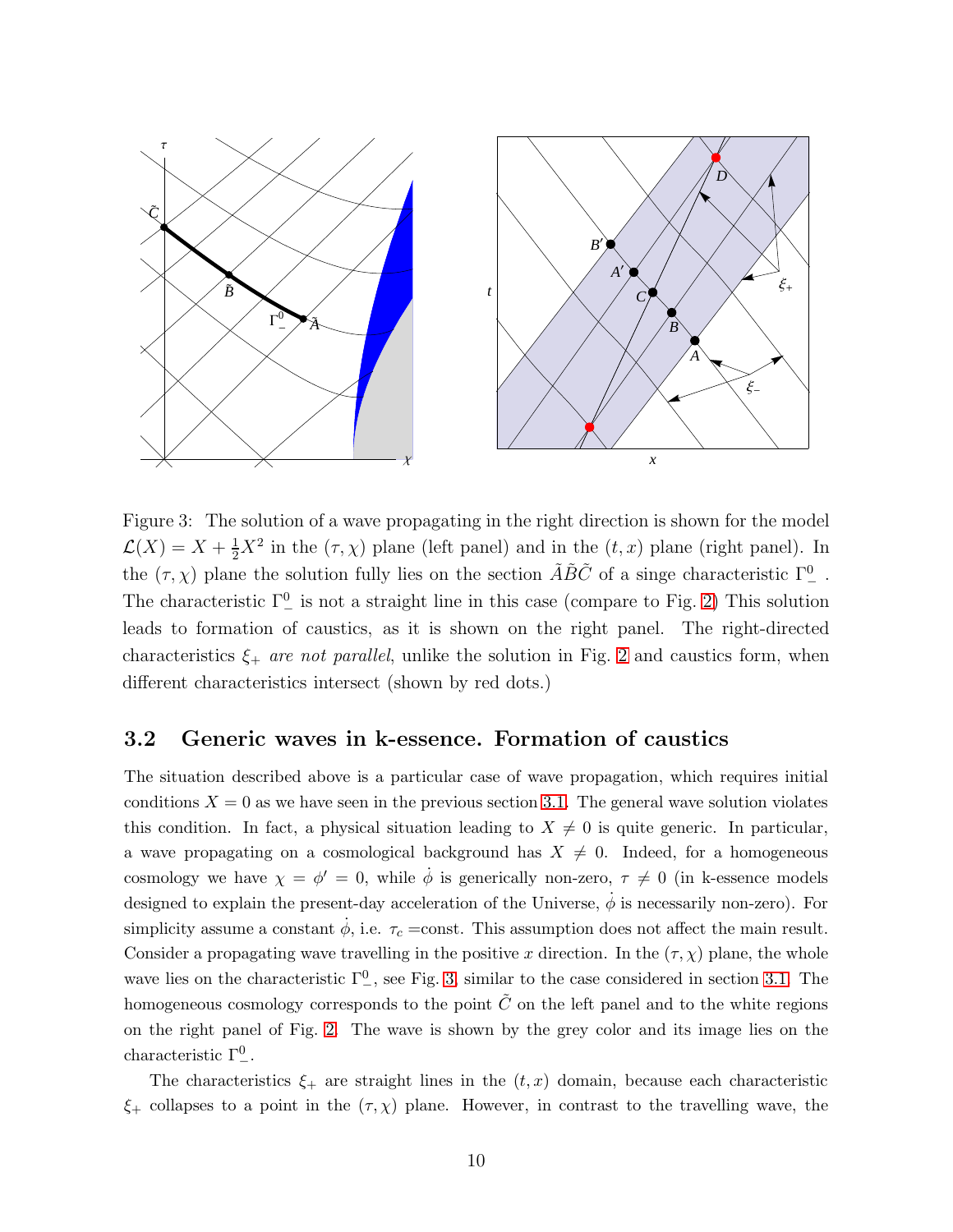slope of a characteristic  $\xi_{+}$  now depends on the position, see the right panel of Fig. [3,](#page-9-1) therefore the characteristics  $\xi_{+}$ , although being straight lines, are not parallel. In particular, in  $\xi_{+}$  has different values at the points A, B, C. This is a consequence of the fact that  $\Gamma^0_{-}$  is not a straight line, see the left panel of Fig. [3.](#page-9-1) In particular,  $\Gamma_{-}$  at the points  $\tilde{A}$ ,  $\tilde{B}$  and  $\tilde{C}$  has different values. This has a drastic effect: *characteristics intersect* (shown by red dots in Fig. [3\)](#page-9-1), which means the appearance of caustics. At the points of caustic formation, the values of  $\tau$  and  $\chi$  are not single-valued, since, two or more characteristics, carrying the same values of  $\tau$  and  $\chi$  intersect at one point of space-time. In the left panel of Fig. [3](#page-9-1) the two characteristics, passing through A' and C intersect in the future, at point D. The values of  $\tau$  and  $\chi$  are constants along each of the  $\xi_{+}$  characteristics, but  $\xi(A) \neq \xi(C)$ .

At the intersection of characteristics (some of) the second derivatives of  $\phi$  diverge. Indeed, when approaching the point  $D$ , the distance  $\delta x$  between characteristics tends to zero, while the difference between  $\chi$  at different characteristics stays the same, therefore, for example  $\phi'' \sim$  $\delta \chi / \delta x \to \infty$ . When a caustic forms, Eq. [\(7\)](#page-2-3) becomes singular and the theory loses predictability.

Thus the caustic formation appears to be a generic feature of the k-essence theories. This can also be seen from the study of the initial data problem. Let  $t = 0$  be the initial data hypersurface, for definiteness. In general, according to the Cauchy problem, two initial conditions must be specified,  $\phi(0, x) = \phi_0(x)$  and  $\dot{\phi}(0, x) = \phi_1(x)$ , where  $\phi_0$  and  $\phi_1$  are arbitrary smooth functions. In the case of a simple wave, the initial conditions are restricted, since, by definition, an image of a simple wave solution fully lies on one characteristic in the  $(\tau, \chi)$  plane. In fact, as it will be clear in a moment, only one of the two initial conditions must be imposed, while the second condition is a consequence of the restriction that we look for is a simple wave. Indeed, having specified the value of  $\phi$  on the hypersurface  $t = 0$ ,  $\phi(0, x) = \phi_0(x)$ , one fixes  $\chi = \phi'_0(x)$  at the hypersurface. This immediately implies that  $\tau = \dot{\phi}$  is also fixed by the definition of a simple wave, see Fig. [3,](#page-9-1) and therefore for a simple wave each value of  $\chi$  uniquely defines  $\tau$ . In particular, for any simple wave solution (for definiteness, we consider the right-propagating wave), at the hypersurface of initial data,  $t = 0$ , the value of the characteristic  $\xi_{+}(0, x)$  can be expanded around the particular  $x = 0$  as,

<span id="page-10-0"></span>
$$
\xi_{+}(0,x) = \xi_{+}(0,0) + \beta x + \mathcal{O}(x^2). \tag{30}
$$

The propagation of the characteristics  $\xi_{+}$  is given by straight lines. Then from [\(30\)](#page-10-0) one can deduce that two characteristics, starting from two different points  $x_1$  and  $x_2$  at  $t = 0$ , will collide after certain time, given by

$$
t = -\frac{1}{\beta},\tag{31}
$$

where one assumes that  $\beta < 0$  (for  $\beta > 0$  the collision "happens" in the past). For  $\beta = 0$ , the characteristics do not collide, this case was studied in [\(3.1\)](#page-7-1).

It can be seen now that the solution of considered in the previous subsection [\(3.1\)](#page-7-1) (see also [\[18\]](#page-16-1)), corresponds to a special choice of initial conditions. More precisely, a travelling wave of Sec. [\(3.1\)](#page-7-1) corresponds to a specific choice of the characteristic, which defines the simple wave,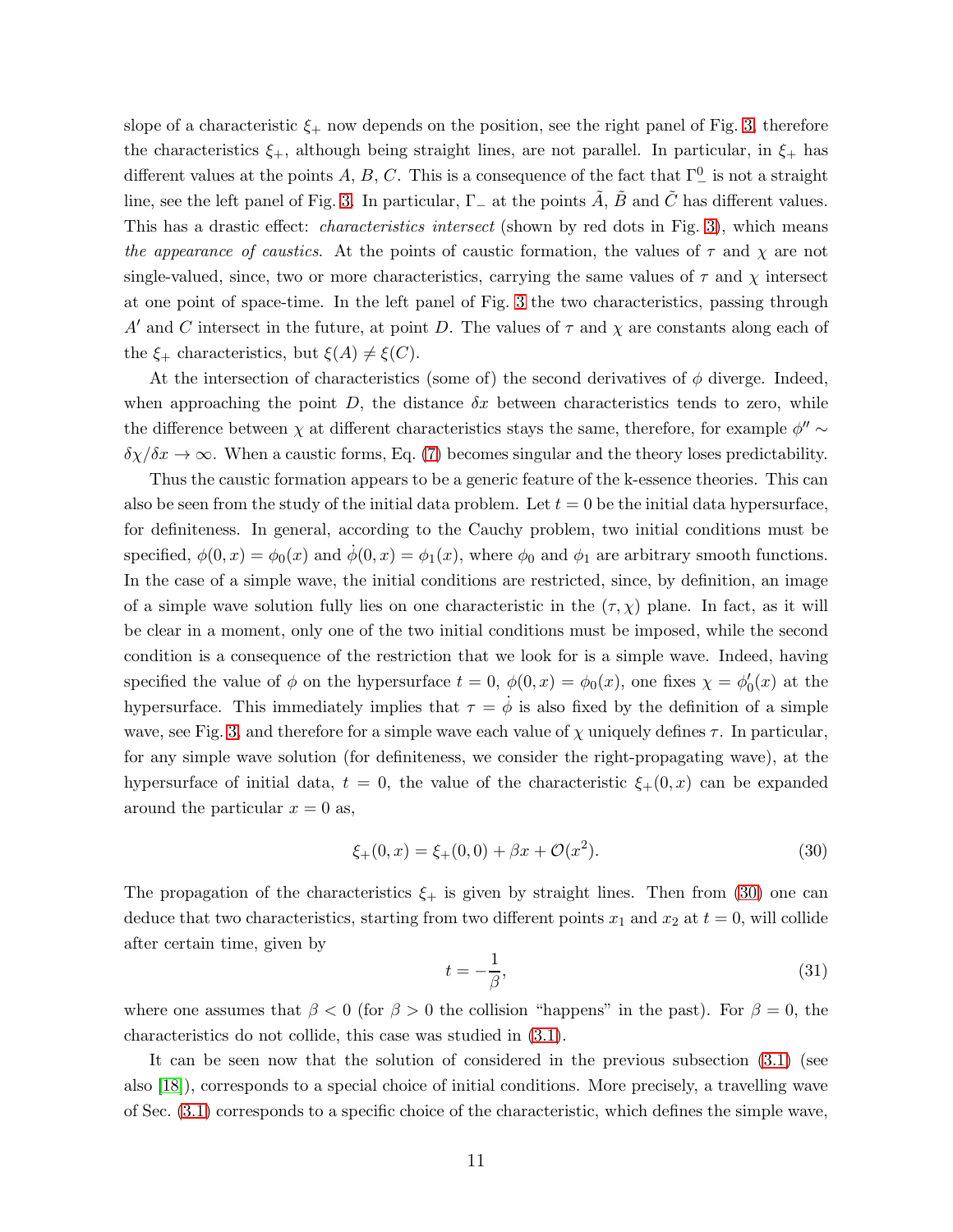namely a characteristic satisfying  $X = 0$ . For all other simple waves, for which  $X \neq 0$ , the wave solution changes its shape when propagating, which eventually leads to the caustic formation.

## 4 Waves in Galileon

Before extending our study of wave propagation to include higher-order Lagrangians, let us first notice an important property of the wave solutions we considered so far in Sections [3.1](#page-7-1) and [3.2.](#page-9-0) A generic simple wave solution satisfy the following relation,

<span id="page-11-0"></span>
$$
\ddot{\phi}\phi'' - (\dot{\phi}')^2 = 0. \tag{32}
$$

It is easy to verify [\(32\)](#page-11-0) for the travelling wave of the section [3.1,](#page-7-1) due to the simple form of the corresponding solutions,  $\phi(t, x) = f(t - x)$  or  $\phi(t, x) = f(t + x)$ . For the general wave solution considered in section [3.2,](#page-9-0) we need to invoke the definition of the general simple wave: it is a solution whose image completely lies on one characteristic in the  $(\tau, \chi)$  plane. For example, the image of the solution shown in Fig. [3,](#page-9-1) lies on a certain  $\Gamma^0_-$  characteristic, the one which passes through the points  $\tilde{A}$ ,  $\tilde{B}$  and  $\tilde{C}$ . Using this feature, it is not difficult to get the following chains of relations,

<span id="page-11-1"></span>
$$
\ddot{\phi} = \dot{\tau} = \frac{d\tau}{d\sigma_{-}}\dot{\sigma}_{-}, \quad \phi'' = \chi' = \frac{d\chi}{d\sigma_{-}}\sigma'_{-}, \quad \dot{\phi}' = \frac{d\tau}{d\sigma_{-}}\sigma'_{-} = \frac{d\chi}{d\sigma_{-}}\dot{\sigma}_{-}.
$$
\n(33)

Combining  $(33)$  we arrive at  $(32)$ . This relation,  $(32)$ , will be crucial for what follows in the rest of this subsection. On the other hand, Eq. [\(32\)](#page-11-0) is exactly the condition which does not allow to perform a hodograph transformation, and exchange the dependent and independent variables [\[30\]](#page-16-13).

As we saw in section [3.2,](#page-9-0) formation of caustics is rather generic in k-essence. In order to "smooth out" caustics, we can try to modify the action [\(6\)](#page-2-2) of the theory, by adding extra terms. However, we would like to naturally impose the following restrictions for modifications: i) the resulting equation is of the second order in time, so that the Ostrogradski ghost does not appear; and ii) the Lorentz invariance is preserved. Such theory has been formulated by Horndeski [\[5\]](#page-15-4) and later was re-descovered in [\[8\]](#page-15-7) by a generalisation of the "Galileon" [\[6,](#page-15-5) [7\]](#page-15-6) (The equivalence between the Galileon and Horndeski theory has been established in [\[32\]](#page-16-17)). We need only a part of the Horndeski theory, since we assume that the metric is non-dynamical. Also we restrict our study to the shift-symmetric case, as we did in the case of pure k-essence.

A convenient way to write the galileon action is to use the fully antisymmetric tensor  $\epsilon_{\mu\nu\rho\sigma}$  [\[35\]](#page-16-18). The galileon Lagrangian can be then written as a sum of the different terms,

$$
\mathcal{L}_3 = g_3(X)\epsilon^{\mu\nu\rho\sigma}\epsilon_{\alpha\beta\rho\sigma}\nabla_{\mu}\phi\nabla_{\alpha}\phi(\nabla_{\nu}\nabla^{\beta}\phi),
$$
  
\n
$$
\mathcal{L}_4 = g_4(X)\epsilon^{\mu\nu\rho\sigma}\epsilon_{\alpha\beta\gamma\sigma}\nabla_{\mu}\phi\nabla_{\alpha}\phi(\nabla_{\nu}\nabla^{\beta}\phi)(\nabla_{\rho}\nabla^{\gamma}\phi),
$$
  
\n
$$
\mathcal{L}_5 = g_5(X)\epsilon^{\mu\nu\rho\sigma}\epsilon_{\alpha\beta\gamma\delta}\nabla_{\mu}\phi\nabla_{\alpha}\phi(\nabla_{\nu}\nabla^{\beta}\phi)(\nabla_{\rho}\nabla^{\gamma}\phi)(\nabla_{\sigma}\nabla^{\delta}\phi),
$$
\n(34)

<span id="page-11-2"></span>where  $q_i(X)$  are arbitrary functions of the kinetic term. Notice that in the  $1+1$  dimensional motion the terms  $\mathcal{L}_4$  and  $\mathcal{L}_5$  do not contribute to the equations of motion, because of the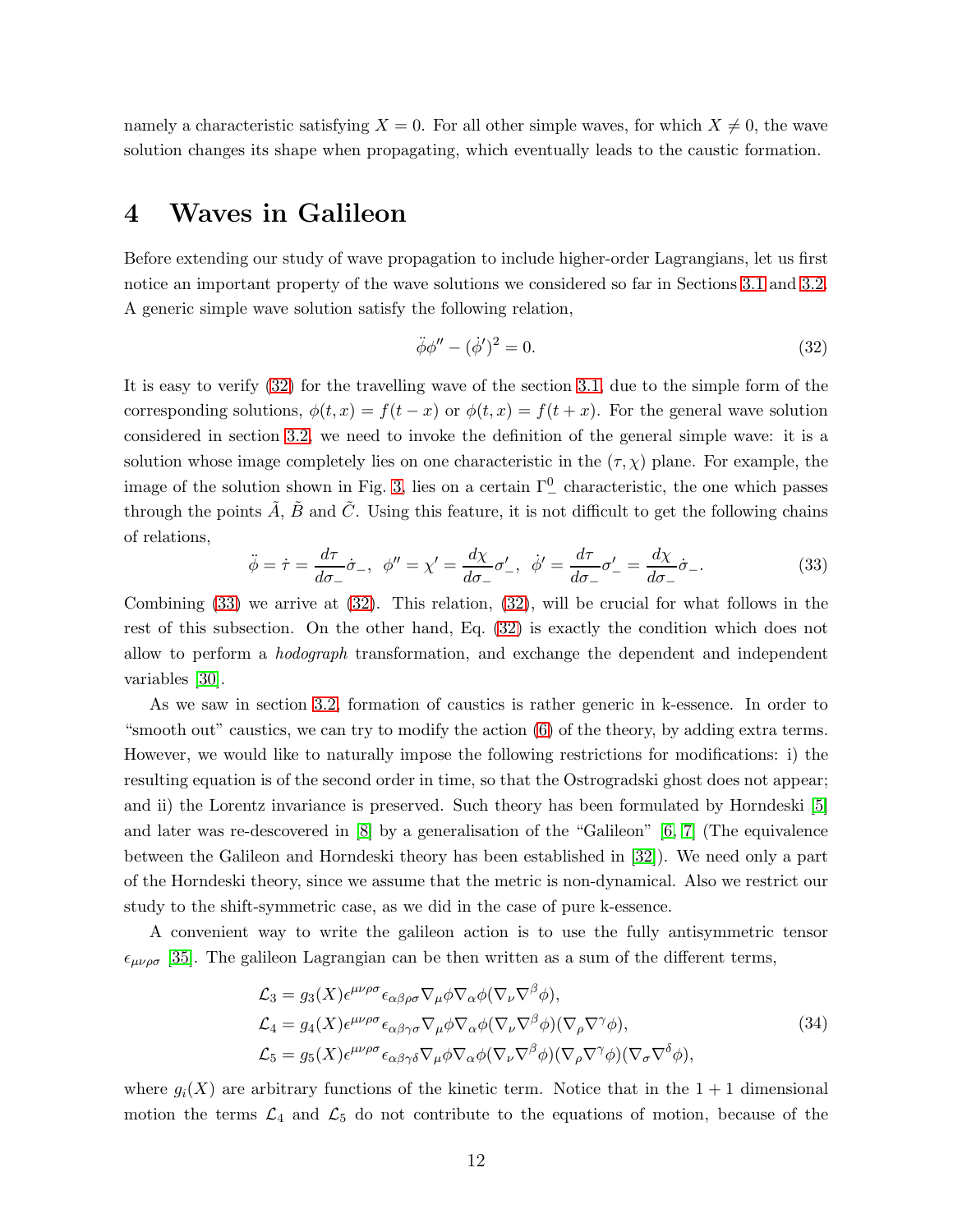antisymmetric nature of the epsilon-tensor:  $\epsilon^{\mu\nu\rho\sigma} \epsilon_{\alpha\beta\gamma\sigma}$  and  $\epsilon^{\mu\nu\rho\sigma} \epsilon_{\alpha\beta\gamma\delta}$  are zero in the case of two dimension. Therefore the only non-trivial part of the full Horndeski model in the  $1 + 1$ dimensional motion is given by the Lagrangian  $\mathcal{L}_3$  of [\(34\)](#page-11-2), which can be rewritten as

$$
\mathcal{L}_3 = G(X) \Box \phi,\tag{35}
$$

where  $G(X)$  is an arbitrary function of X. The variation of the action  $S_3 = \int d^4x \mathcal{L}_3$  gives,

<span id="page-12-0"></span>
$$
\frac{\delta S_3}{\delta \phi} = G_X(X) \left( (\Box \phi)^2 - \nabla_\mu \nabla_\nu \phi \nabla^\mu \nabla^\nu \phi \right) + G_{XX} \left( \Box \phi \nabla_\mu \phi \nabla^\mu X - \nabla_\mu X \nabla^\mu X \right) = 0. \tag{36}
$$

It is easy to see that for an ansatz  $\phi = f(x - t)$  or  $\phi = f(x + t)$  Eq. [\(36\)](#page-12-0) is automatically satisfied, therefore a  $\phi = f(x \pm t)$  is a solution for the theory ~  $X + X\square \phi$ , in accordance with [\[20\]](#page-16-3). Moreover, it can be shown the travelling wave  $\phi = f(x \pm t)$  is s solution for the full Horndeski theory as well [\[22\]](#page-16-5).

Let us see how the presence of the galileon Lagrangians affect the general wave solution we studied in section [3.2.](#page-9-0) For the general case  $\phi = \phi(t, x)$ , Eq. [\(36\)](#page-12-0) gives, in two dimensions,

$$
\frac{\delta S_3}{\delta \phi} = -2G_X \left( \ddot{\phi} \phi'' - \dot{\phi}'^2 \right) - 2XG_{XX} \left( \ddot{\phi} \phi'' - \dot{\phi}'^2 \right). \tag{37}
$$

It is clear that for  $\phi(t, x)$  for which [\(32\)](#page-11-0) holds, the equation of motion for the galileon is identically zero. This means, that the general wave solution which we studied in section [3.2](#page-9-0) is also a solution for the generalised galileon theory,

<span id="page-12-1"></span>
$$
\mathcal{L} = \mathcal{K}(X) + \mathcal{L}_3 + \mathcal{L}_4 + \mathcal{L}_5. \tag{38}
$$

As a consequence of this fact, caustics are a generic feature of the galileon theory as well.

## 5 Conclusions

In this paper we studied in detail propagation of waves in  $1+1$  dimensions in the k-essence and the galileon models by the methods of characteristics. We found the following main results:

- We confirmed that for the k-essence and the galileon model the travelling wave solutions [\(28\)](#page-7-0) and [\(29\)](#page-7-2) exist, in accordance to previous results in the literature. However, as we have shown in Sec. [3,](#page-6-2) this travelling wave solutions correspond to fine-tuned initial conditions.
- The general initial conditions for the k-essence model lead to a propagating wave, which does not correspond to a travelling wave. The propagating wave does not preserve its form along its evolution. Eventually for a generic wave the evolution leads to formation of caustics. After a caustic is formed, a solution of the differential equation cannot be continued.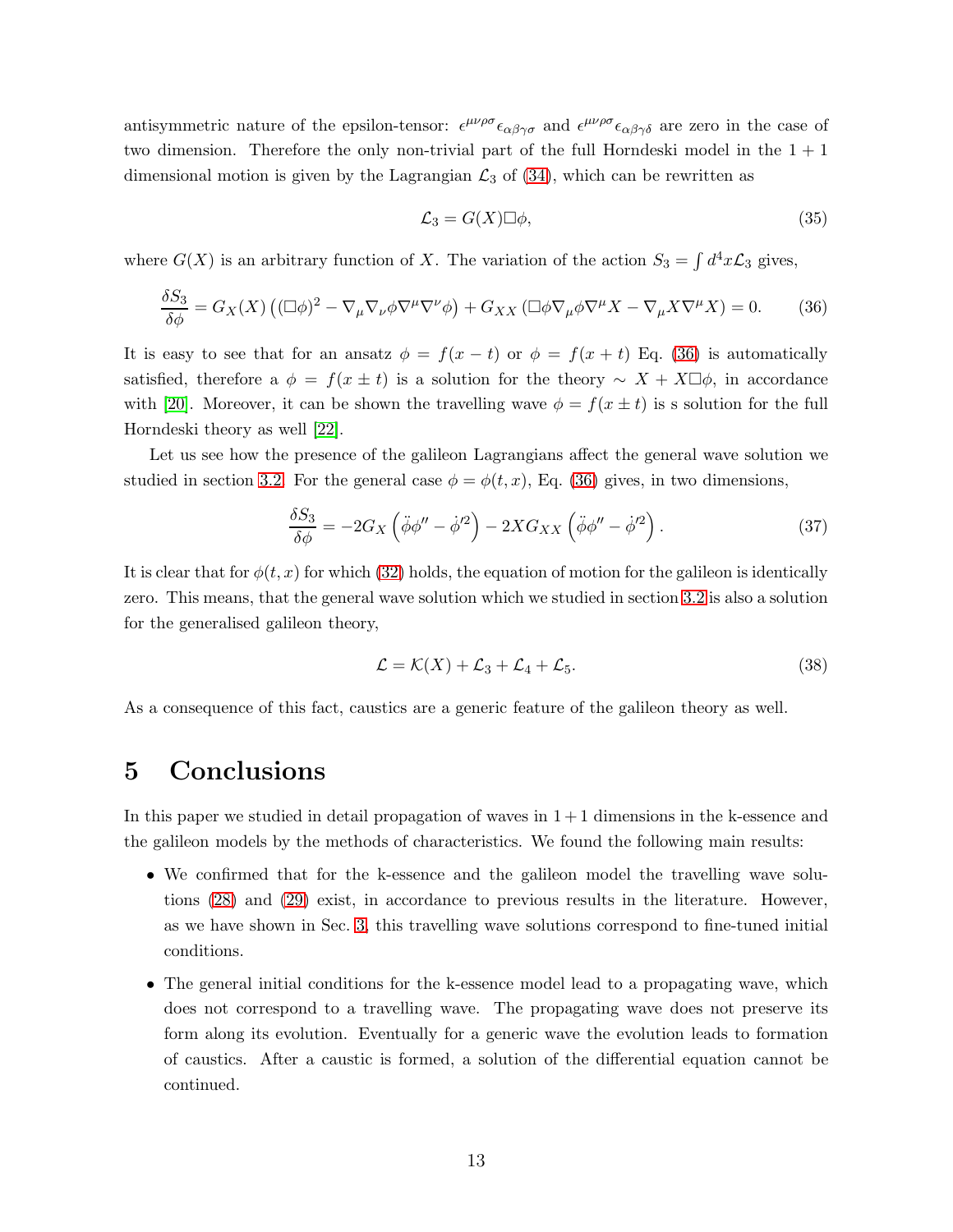• Any wave solution for the k-essence model [\(6\)](#page-2-2) is also a solution for the most general shiftsymmetric galileon theory [\(38\)](#page-12-1), where the k-essence part of the galileon model is the same as in [\(6\)](#page-2-2).

The above results suggest that both k-essence and the generalised galileon models cannot be considered as fundamental. At the moment when the caustics form, one should give extra input about the theory, which would allow to deal with the solutions at and after formation of caustics. This is similar to the scenario when dust is effectively considered as continuous fluid with the zero speed of sound. When the particle of dust intersect (which correspond to formation of caustics in the fluid approximation), one should abandon the effective fluid description and consider each particle separately. In the case of the generalised galileon (and, as a particular subclass — k-essence), the model should be completed by a some underlying theory, which would allow to resolve the caustic problem (see Appendix for a tentative approach in this direction).

We would like to note that although the study in this paper has been restricted to the case of 1+1 dimensional spacetime, the results we find apply for the 4D spacetime by extending 2D solutions to 4D with the identification  $\phi_{4D}(t, x, y, z) = \phi(t, x)$ .

It should be also stressed that although our results imply that in a generic galileon model there is caustics form, there is a special case of a galileon, for which the problem caustics is avoided in  $1 + 1$  dimensional motion. Indeed, caustics form when a non-linear  $K(X)$  term is present. But, on the other hand, if the k-essence term is canonical,  $K(X) \sim X$  then caustics do not form (in 1+1), independently on the form of other (higher-derivative) galileon terms. This may suggest that galileon models with  $K(X) \sim X$  are healthy. To address this question, however, a study of galileon dynamics in 3D and 4D is required.

In our study we assumed shift-symmetric models. What happens if the dependence on the scalar field itself is allowed? Because the problem of caustics happens when the field develops large derivatives (even infinite), it is safe to assume that the dependence on  $\phi$  does not affect the main results.

One possible way to avoid the problem of caustics would be to make the metric dynamical. Since at the points where caustics form, the first derivatives of  $\phi$  experience a jump, the backreaction of the gravitational field may be important at those points, therefore the dynamics of the scalar field must be modified accordingly. Thus the gravitational backreaction may in principle prevent formation of caustics. This question, however, lies beyond the scope of this paper.

Finally, one may adopt a more phenomenological point of view, and provide a practical prescription for treating the galileon model at the location of caustics. In this approach there is no need to resort to an underlying theory for galileon. In particular, one may think of shock waves appearing once caustics form. In this case an extra input is needed to describe propagation of shock waves in galileon, such that it would not conflict with conservation of the energy-momentum tensor. This approach, in fact, may open interesting possibilities for phenomenology of scalar-tensor models: in particular, shock waves in k-essence and galileon may affect the inflation spectrum, and change the picture of reheating at the end of inflation.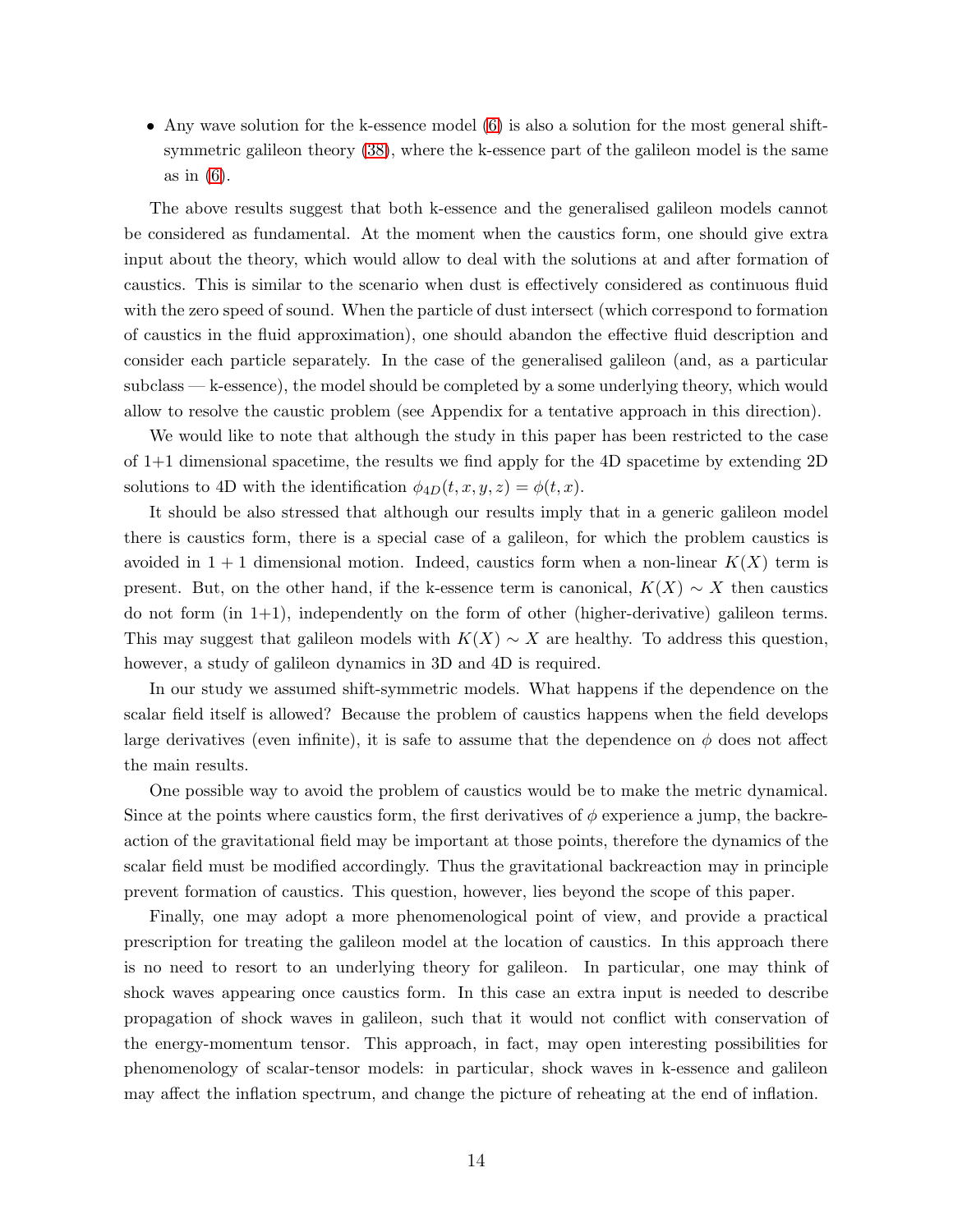Acknowledgments I would like to thank Alexander Lychagin for inspiring discussions and Gilles Esposito-Farèse for useful discussions and careful reading of the manuscript. This work was supported in part by Russian Foundation for Basic Research Grant No. RFBR 15-02-05038.

### A K-essence as a limit of nonlinear sigma model

Let us consider the following Lagrangian,

<span id="page-14-0"></span>
$$
\tilde{\mathcal{L}} = \frac{\varepsilon}{2} (\partial \lambda)^2 + \frac{\lambda}{2} (\partial \phi)^2 - V(\lambda),\tag{39}
$$

where  $\varepsilon$  is a constant and  $\phi$  and  $\lambda$  are the two propagating degrees of freedom of the theory. The above Lagrangian [\(39\)](#page-14-0) is a typical example of a non-linear sigma model. Variation of the action  $S = \int d^4x \tilde{\mathcal{L}}$  with respect to  $\lambda$  and  $\phi$  yields, correspondingly,

<span id="page-14-1"></span>
$$
-\varepsilon \Box \lambda + \frac{1}{2} (\partial \phi)^2 - V'(\lambda) = 0, \qquad (40)
$$

$$
-\nabla^{\mu}(\lambda \partial_{\mu}\phi) = 0. \qquad (41)
$$

If we take  $\varepsilon = 0$  in the above equations, one can resolve [\(40\)](#page-14-1) in order to find  $\lambda$  in terms of  $(\partial \phi)^2$ , i.e.

<span id="page-14-2"></span>
$$
\lambda = f[(\partial \phi)^2],\tag{42}
$$

where f is inverse of  $V'$ . Substituting the obtained expression in [\(41\)](#page-14-1), one obtains the k-essence EOM [\(7\)](#page-2-3), with the identification  $f \equiv \mathcal{L}_X$  ( $\mathcal{L}$  here is a pure k-essence Lagrangian as in [\(6\)](#page-2-2)). Therefore, for  $\varepsilon = 0$  the model [\(39\)](#page-14-0) is merely another form of the same pure k-essence theory [\(6\)](#page-2-2). For  $\varepsilon \neq 0$  the two theories are clearly different, in particular because [\(39\)](#page-14-0) contains two propagating degrees of freedom, while [\(6\)](#page-2-2) has only one.

Now, let us assume that  $\varepsilon$  is small but nonvanishing. For any smooth solution and for small enough  $\varepsilon$ , Eq. [\(42\)](#page-14-2) is a good approximation to an exact solution of [\(40\)](#page-14-1). Therefore, with this approximation, we recover the equations of motion for k-essence and the non-linear sigma model effectively reduces to k-essence. Of course, this is true only if  $\varepsilon \Box \lambda$  is negligible in comparison to other terms in [\(40\)](#page-14-1). Once the first term in this equation becomes important, the sigmamodel ceases to correctly describe k-essence. It is important to stress that the principal part of Eqs. [\(40\)](#page-14-1) and [\(41\)](#page-14-1) has (almost) canonical structure, therefore one expects that the characteristics for the sigma-model to be light-like (at least this is true for small perturbations on a non-trivial background in the high-frequency limit). This implies that no caustics should form in the sigma-model. Thus the model [\(39\)](#page-14-0) may be a good candidate for a (classical) completion of the k-essence theory. We may expect that sigma-model completion resolves caustic formation, giving instead smoothed shock waves, with everywhere well-defined equations of motion. This question will be studied elsewhere.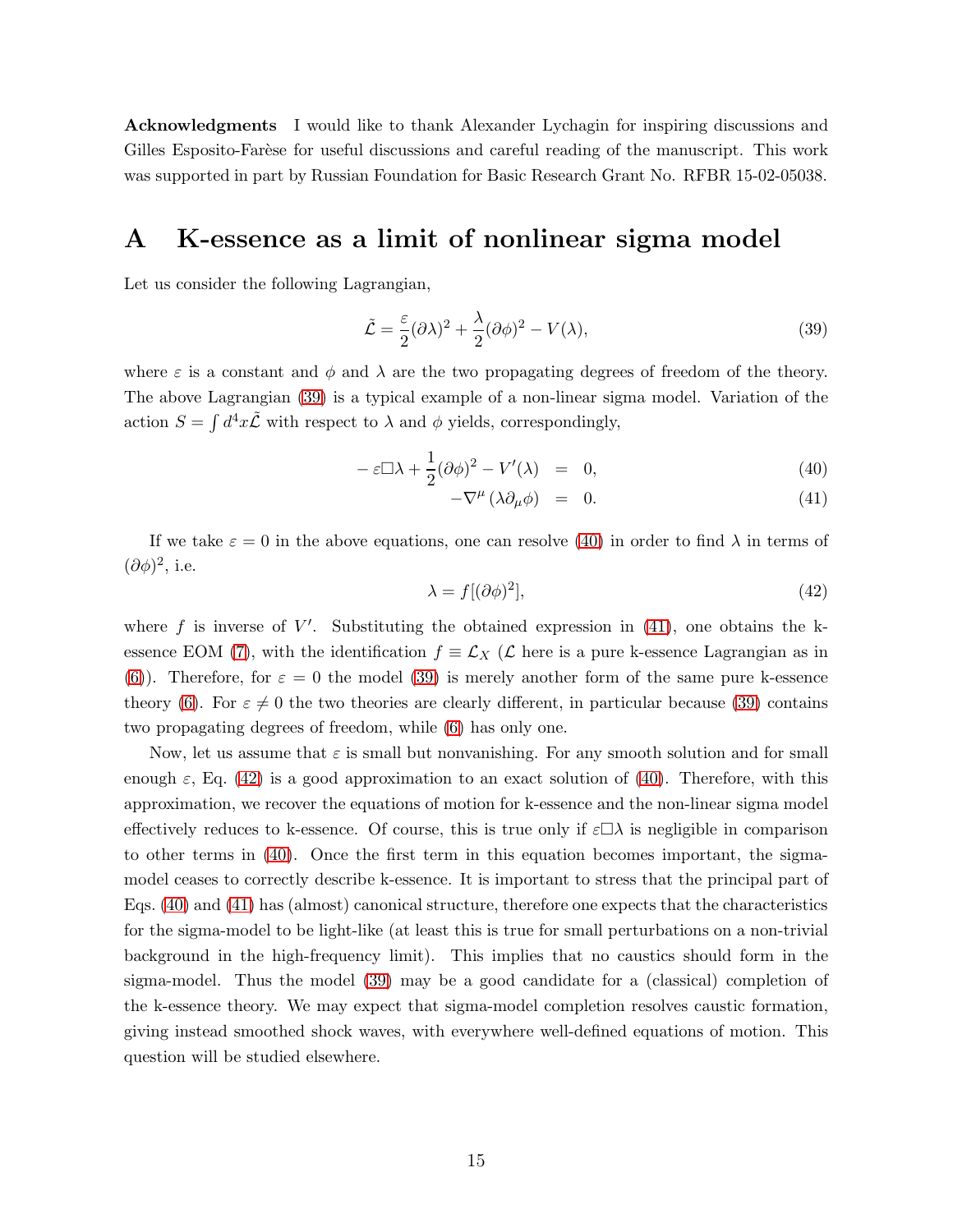## <span id="page-15-0"></span>References

- [1] B. Ratra and P. J. E. Peebles, Phys. Rev. D 37 (1988) 3406. R. R. Caldwell, R. Dave and P. J. Steinhardt, Phys. Rev. Lett. 80, 1582 (1998) [\[astro-ph/9708069\]](http://arxiv.org/abs/astro-ph/9708069); I. Zlatev, L. M. Wang and P. J. Steinhardt, Phys. Rev. Lett. 82 (1999) 896 [\[astro-ph/9807002\]](http://arxiv.org/abs/astro-ph/9807002).
- <span id="page-15-2"></span><span id="page-15-1"></span>[2] C. Armendariz-Picon, T. Damour and V. F. Mukhanov, Phys. Lett. B 458 (1999) 209 [\[hep-th/9904075\]](http://arxiv.org/abs/hep-th/9904075).
- [3] C. Armendariz-Picon, V. F. Mukhanov and P. J. Steinhardt, Phys. Rev. D 63 (2001) 103510 [\[astro-ph/0006373\]](http://arxiv.org/abs/astro-ph/0006373); T. Chiba, T. Okabe and M. Yamaguchi, Phys. Rev. D 62 (2000) 023511 [\[astro-ph/9912463\]](http://arxiv.org/abs/astro-ph/9912463); C. Armendariz-Picon, V. F. Mukhanov and P. J. Steinhardt, Phys. Rev. Lett. 85 (2000) 4438 [\[astro-ph/0004134\]](http://arxiv.org/abs/astro-ph/0004134).
- <span id="page-15-4"></span><span id="page-15-3"></span>[4] R. P. Woodard, Lect. Notes Phys. 720 (2007) 403 [\[astro-ph/0601672\]](http://arxiv.org/abs/astro-ph/0601672); R. P. Woodard, Scholarpedia 10 (2015) no.8, 32243 [\[arXiv:1506.02210](http://arxiv.org/abs/1506.02210) [hep-th]].
- <span id="page-15-5"></span>[5] G. W. Horndeski, Int. J. Theor. Phys. 10, 363 (1974).
- <span id="page-15-6"></span>[6] A. Nicolis, R. Rattazzi, and E. Trincherini, Phys. Rev. D 79, 064036 (2009) [\[arXiv:0811.2197](http://arxiv.org/abs/0811.2197) [hep-th]].
- <span id="page-15-7"></span>[7] C. Deffayet, G. Esposito-Farese and A. Vikman, Phys. Rev. D 79 (2009) 084003 [\[arXiv:0901.1314](http://arxiv.org/abs/0901.1314) [hep-th]].
- <span id="page-15-8"></span>[8] C. Deffayet, X. Gao, D. A. Steer and G. Zahariade, Phys. Rev. D 84 (2011) 064039 [\[arXiv:1103.3260](http://arxiv.org/abs/1103.3260) [hep-th]].
- <span id="page-15-9"></span>[9] A. Anisimov, E. Babichev and A. Vikman, JCAP 0506 (2005) 006 [\[astro-ph/0504560\]](http://arxiv.org/abs/astro-ph/0504560).
- <span id="page-15-10"></span>[10] J. Gleyzes, D. Langlois, F. Piazza and F. Vernizzi, Phys. Rev. Lett. 114 (2015) 21, 211101 [\[arXiv:1404.6495](http://arxiv.org/abs/1404.6495) [hep-th]];
- <span id="page-15-11"></span>[11] J. Gleyzes, D. Langlois, F. Piazza and F. Vernizzi, JCAP 1502, 018 (2015) [\[arXiv:1408.1952](http://arxiv.org/abs/1408.1952) [astro-ph.CO]].
- <span id="page-15-12"></span>[12] C. Lin, S. Mukohyama, R. Namba and R. Saitou, JCAP 1410, no. 10, 071 (2014) [\[arXiv:1408.0670](http://arxiv.org/abs/1408.0670) [hep-th]];
- <span id="page-15-13"></span>[13] C. Deffayet, G. Esposito-Farese and D. A. Steer, Phys. Rev. D 92 (2015) 084013  $[\text{arXiv:1506.01974} \; [\text{gr-qc}]].$
- <span id="page-15-14"></span>[14] D. Langlois and K. Noui, [arXiv:1510.06930](http://arxiv.org/abs/1510.06930) [gr-qc].
- <span id="page-15-15"></span>[15] X. Gao, Phys. Rev. D 90 (2014) 081501, [\[arXiv:1406.0822](http://arxiv.org/abs/1406.0822) [gr-qc]]. X. Gao, Phys. Rev. D 90 (2014) 104033, [\[arXiv:1409.6708](http://arxiv.org/abs/1409.6708) [gr-qc]].
- [16] A. H. Chamseddine and V. Mukhanov, JHEP 1311 (2013) 135 [\[arXiv:1308.5410](http://arxiv.org/abs/1308.5410) [astroph.CO]]. A. H. Chamseddine, V. Mukhanov and A. Vikman, JCAP 1406 (2014) 017 [\[arXiv:1403.3961](http://arxiv.org/abs/1403.3961) [astro-ph.CO]]. K. Hammer and A. Vikman, [arXiv:1512.09118](http://arxiv.org/abs/1512.09118) [gr-qc].